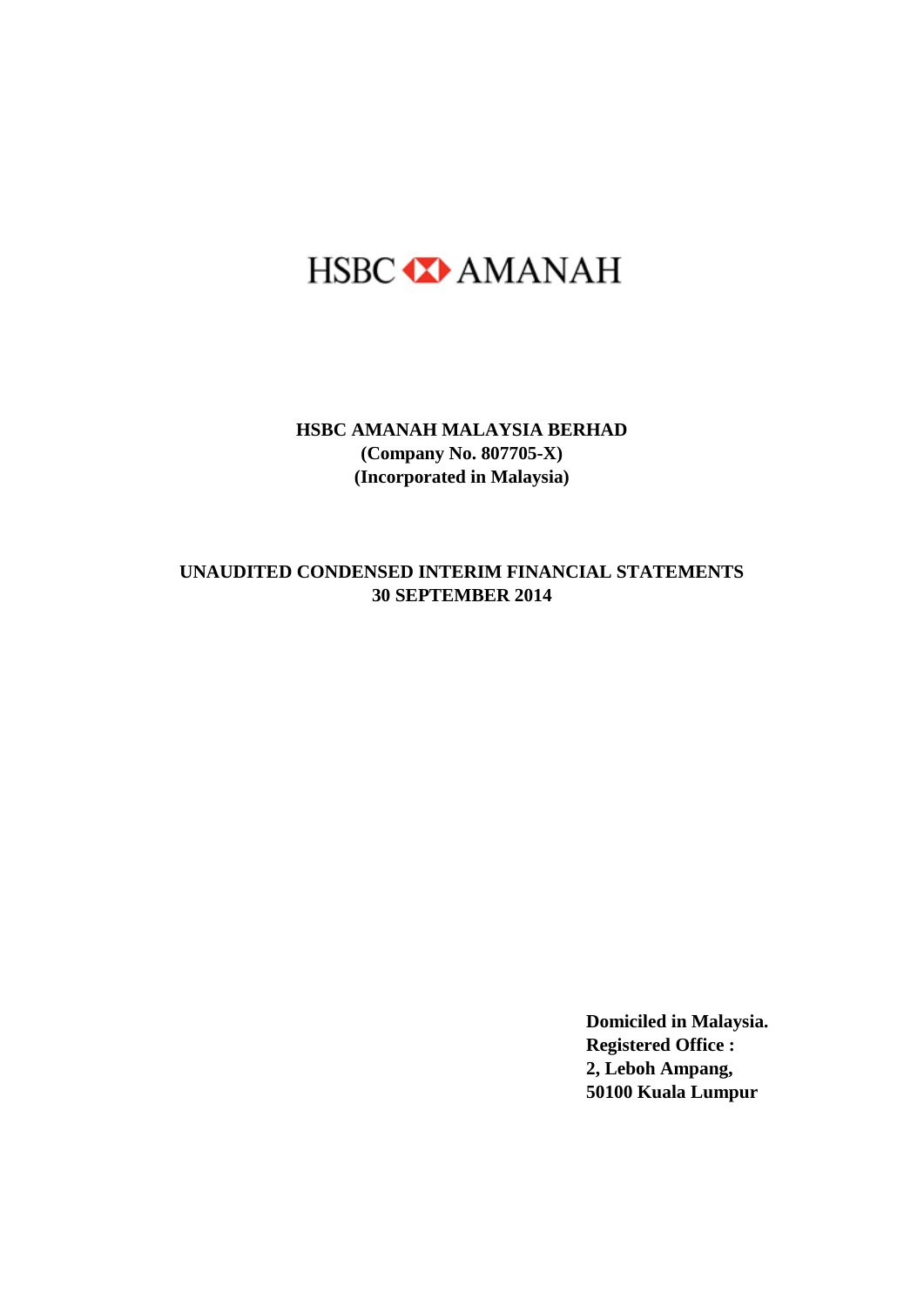#### **HSBC AMANAH MALAYSIA BERHAD (Company No. 807705-X) (Incorporated in Malaysia)**

#### **MANAGEMENT'S CERTIFICATION**

I hereby certify that the attached unaudited condensed interim financial statements for the financial period ended 30 September 2014 have been prepared from the Bank's accounting and other records and that they are in accordance with the requirements of MFRS 134: Interim Financial Reporting issued by the Malaysian Accounting Standards Board ("MASB") and the Guidelines on Financial Reporting for Islamic Banking Institutions issued by Bank Negara Malaysia in 2013.

SAW SAY PIN Chief Financial Officer

Date: 27 October 2014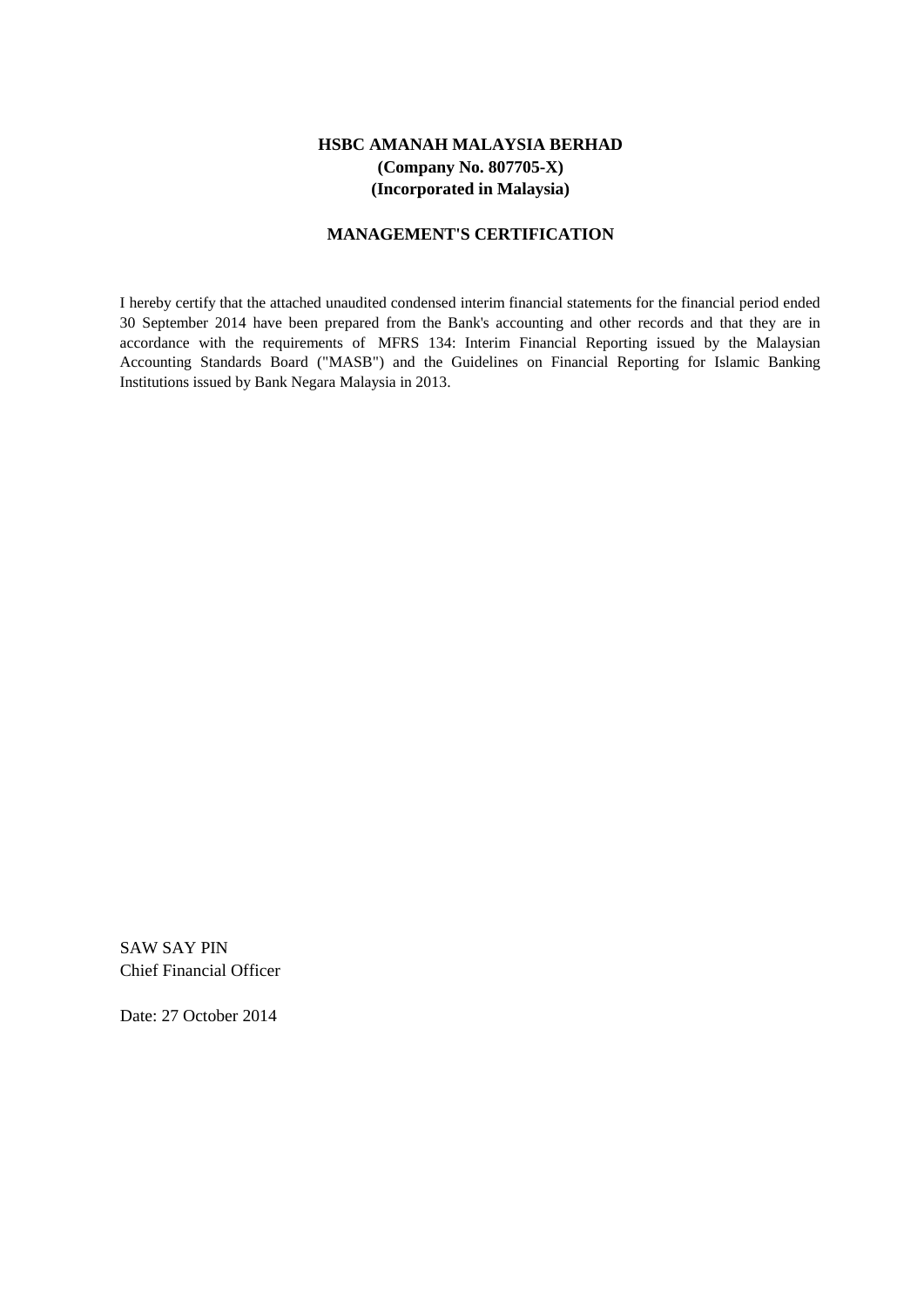### **HSBC AMANAH MALAYSIA BERHAD (Company No. 807705-X) (Incorporated in Malaysia)**

### **UNAUDITED CONDENSED STATEMENT OF FINANCIAL POSITION AT 30 SEPTEMBER 2014**

|                                                |             | 30 Sep 2014   | 31 Dec 2013   |
|------------------------------------------------|-------------|---------------|---------------|
|                                                | <b>Note</b> | <b>RM'000</b> | <b>RM'000</b> |
| <b>Assets</b>                                  |             |               |               |
| Cash and short-term funds                      | 10          | 3,493,467     | 3,093,206     |
| Deposits and placements with banks             |             |               |               |
| and other financial institutions               | 11          | 161,596       | 163,950       |
| Financial assets held-for-trading              | 12          | 20,094        | 89,659        |
| Financial investments available-for-sale       | 13          | 1,272,503     | 1,341,006     |
| Financing and advances                         | 14          | 10,121,387    | 9,175,173     |
| Derivative financial assets                    | 31          | 116,476       | 85,464        |
| Other assets                                   | 16          | 258,001       | 181,011       |
| Statutory deposits with Bank Negara Malaysia   | 17          | 427,562       | 390,562       |
| Equipment                                      |             | 17,627        | 22,793        |
| Intangible assets                              |             | 4             | 9             |
| Deferred tax assets                            |             | 6,641         | 7,093         |
| Tax recoverable                                |             |               | 14,472        |
| <b>Total assets</b>                            |             | 15,895,358    | 14,564,398    |
| <b>Liabilities</b>                             |             |               |               |
| Deposits from customers                        | 18          | 11,040,899    | 11,030,564    |
| Deposits and placements from banks             |             |               |               |
| and other financial institutions               | 19          | 2,513,610     | 1,580,469     |
| Bills and acceptances payable                  |             | 14,581        | 10,972        |
| Derivative financial liabilities               | 31          | 126,056       | 117,031       |
| Other liabilities                              | 20          | 146,430       | 147,980       |
| Provision for taxation                         |             | 8,819         |               |
| Multi-Currency Sukuk Programme                 | 21          | 500,000       | 500,000       |
| Subordinated Commodity Murabahah Financing     | 22          | 254,817       |               |
| <b>Total liabilities</b>                       |             | 14,605,212    | 13,387,016    |
| <b>Equity</b>                                  |             |               |               |
| Share capital                                  |             | 50,000        | 50,000        |
| Reserves                                       |             | 1,240,146     | 1,127,382     |
| Total equity attributable to owner of the Bank |             | 1,290,146     | 1,177,382     |
| <b>Total liabilities and equity</b>            |             | 15,895,358    | 14,564,398    |
| <b>Commitments and Contingencies</b>           | 30          | 15,253,203    | 12,007,406    |

The unaudited condensed interim financial statements should be read in conjunction with the audited financial statements of the Bank for the financial year ended 31 December 2013 and the accompanying explanatory notes on pages 5 to 27 attached *to the unaudited condensed interim financial statements.*

The unaudited condensed interim financial statements were approved by the Board of Directors on 27 October 2014.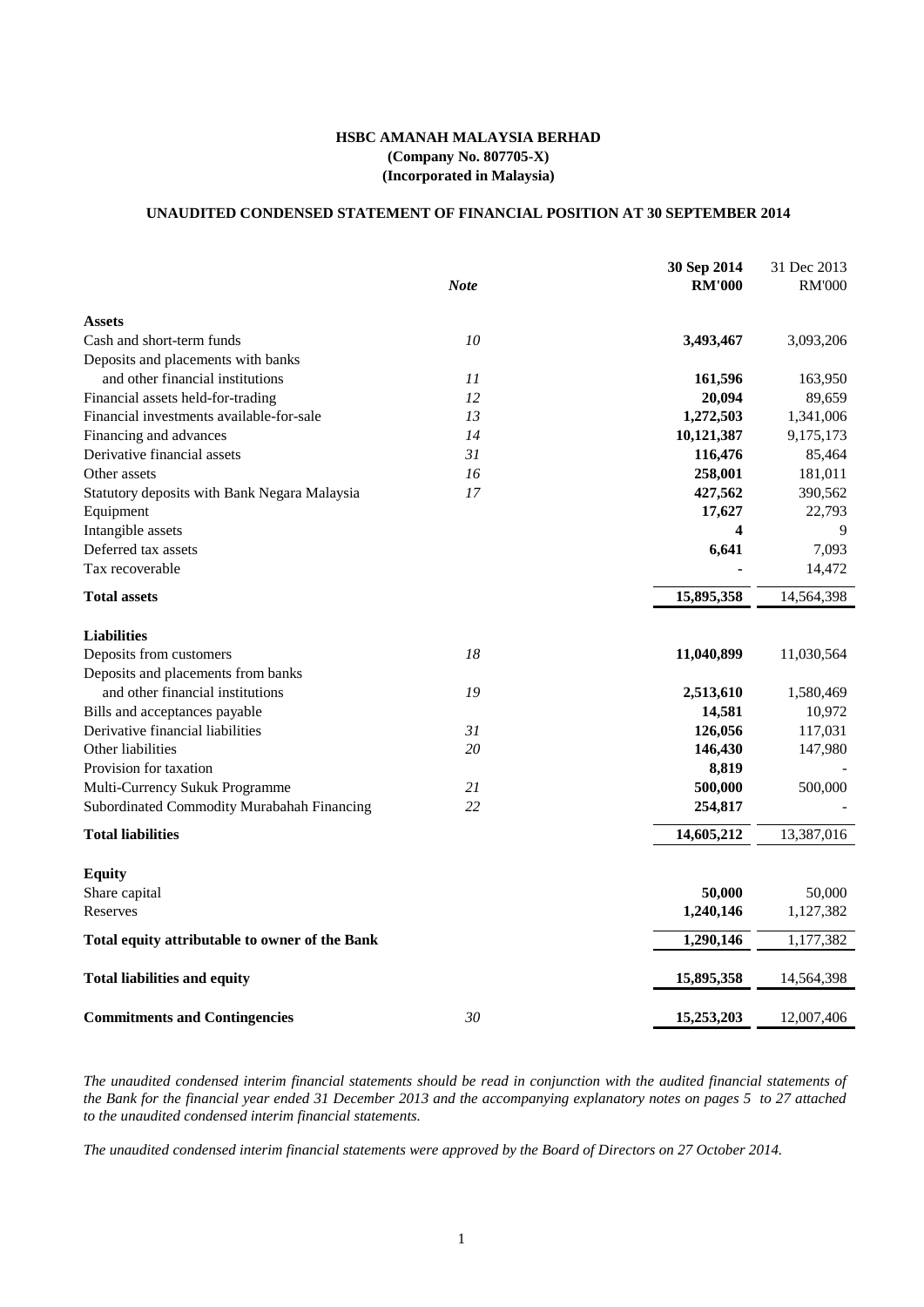The unaudited condensed interim financial statements should be read in conjunction with the audited financial statements of the Bank for the fnancial year ended 31 December 2013 and the accompanying explanatory notes on pages 5 to 27 *attached to the unaudited condensed interim financial statements.*

|                                                                                                                                             |             |                              | <b>Third Quarter</b>                     |                              | <b>Year-To-Date Ended</b>                |  |
|---------------------------------------------------------------------------------------------------------------------------------------------|-------------|------------------------------|------------------------------------------|------------------------------|------------------------------------------|--|
|                                                                                                                                             | <b>Note</b> | 30 Sep 2014<br><b>RM'000</b> | 30 Sep 2013<br><b>RM'000</b><br>Restated | 30 Sep 2014<br><b>RM'000</b> | 30 Sep 2013<br><b>RM'000</b><br>Restated |  |
| Income derived from investment of                                                                                                           |             |                              |                                          |                              |                                          |  |
| depositors' funds and others<br>Income derived from investment of                                                                           | 23          | 162,871                      | 151,552                                  | 478,565                      | 441,817                                  |  |
| shareholder's funds                                                                                                                         | 24          | 34,841                       | 29,688                                   | 102,541                      | 96,680                                   |  |
| Impairment losses on financing                                                                                                              | 25          | (21, 382)                    | (11,878)                                 | (53, 414)                    | (58, 526)                                |  |
| Total distributable income                                                                                                                  |             | 176,330                      | 169,362                                  | 527,692                      | 479,971                                  |  |
| Income attributable to depositors                                                                                                           | 26          | (74, 833)                    | (66, 427)                                | (210, 284)                   | (188, 159)                               |  |
| Total net income                                                                                                                            |             | 101,497                      | 102,935                                  | 317,408                      | 291,812                                  |  |
| Personnel expenses                                                                                                                          | 27          | (11,325)                     | (10,090)                                 | (32, 738)                    | (28, 380)                                |  |
| Other overheads and expenditures                                                                                                            | 28          | (47,572)                     | (40,205)                                 | (143, 336)                   | (129, 873)                               |  |
| Profit before income tax                                                                                                                    |             | 42,600                       | 52,640                                   | 141,334                      | 133,559                                  |  |
| Income tax expense                                                                                                                          |             | (8,510)                      | (11,797)                                 | (31,223)                     | (31, 115)                                |  |
| <b>Profit for the period</b>                                                                                                                |             | 34,090                       | 40,843                                   | 110,111                      | 102,444                                  |  |
| Other comprehensive (expenses)/income<br>Items that will subsequently be reclassified to<br>profit or loss when specific conditions are met |             |                              |                                          |                              |                                          |  |
| Available-for-sale reserve:<br>Change in fair value                                                                                         |             | 1,695                        | (45)                                     | 3,552                        | (3,859)                                  |  |
| Amount transferred to profit or loss                                                                                                        |             |                              | 108                                      |                              | 108                                      |  |
| Income tax expense relating to components of<br>other comprehensive income                                                                  |             | (424)                        | (16)                                     | (888)                        | 938                                      |  |
| Other comprehensive (expenses)/income for                                                                                                   |             |                              |                                          |                              |                                          |  |
| the period, net of income tax                                                                                                               |             | 1,271                        | 47                                       | 2,664                        | (2,813)                                  |  |
| Total comprehensive income for the period                                                                                                   |             | 35,361                       | 40,890                                   | 112,775                      | 99,631                                   |  |
| Profit attributable to the owner of the Bank                                                                                                |             | 34,090                       | 40,843                                   | 110,111                      | 102,444                                  |  |
| Total comprehensive income attributable to the<br>owner of the Bank                                                                         |             | 35,361                       | 40,890                                   | 112,775                      | 99,631                                   |  |

*The unaudited condensed interim financial statements were approved by the Board of Directors on 27 October 2014.*

## **COMPREHENSIVE INCOME FOR THE FINANCIAL PERIOD ENDED 30 SEPTEMBER 2014 UNAUDITED CONDENSED STATEMENT OF PROFIT OR LOSS AND OTHER**

## **HSBC AMANAH MALAYSIA BERHAD (Company No. 807705-X) (Incorporated in Malaysia)**

2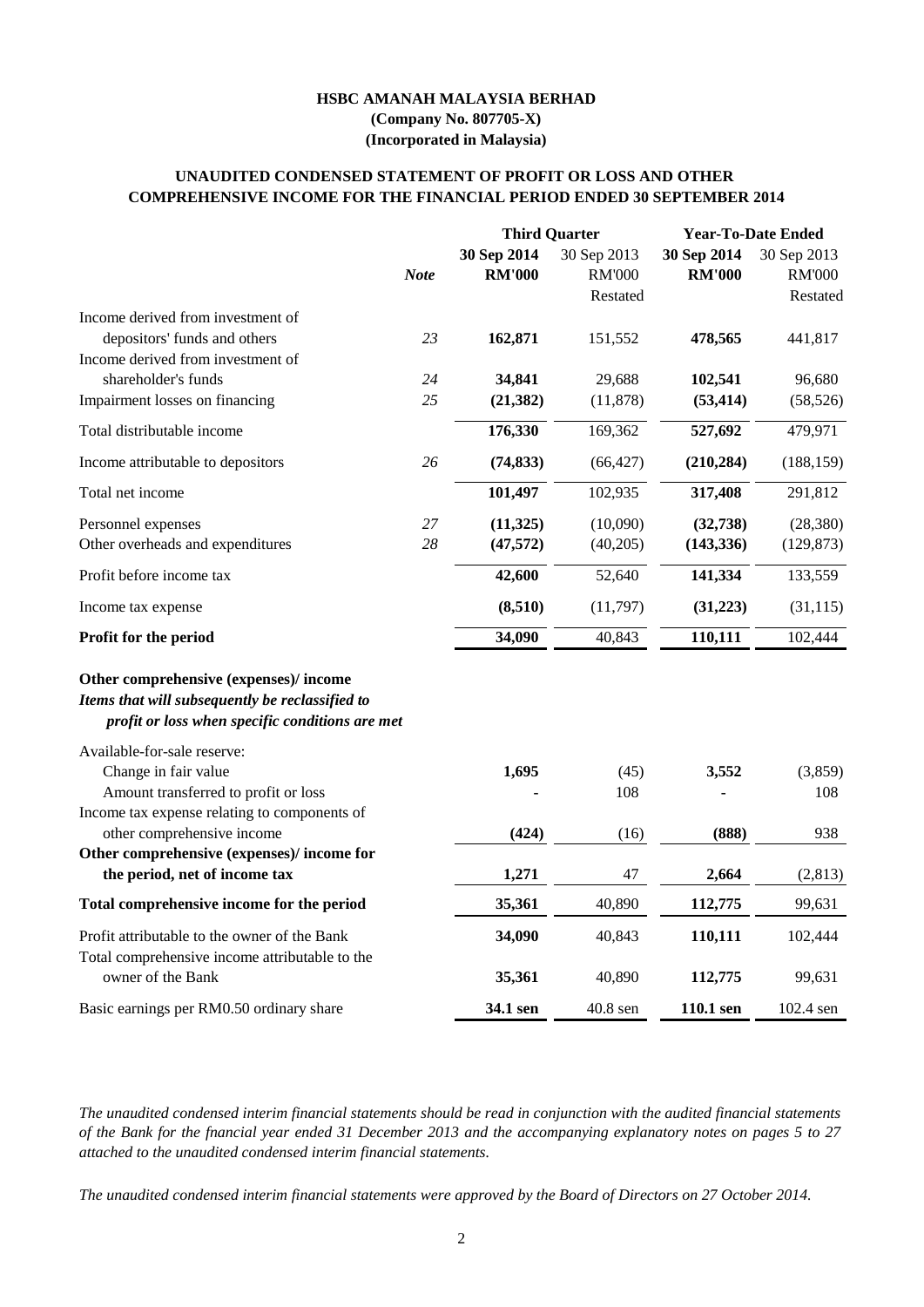|                                                                                         |                          |               |                          | Non-distributable |                          |                          | Distributable |               |
|-----------------------------------------------------------------------------------------|--------------------------|---------------|--------------------------|-------------------|--------------------------|--------------------------|---------------|---------------|
|                                                                                         |                          |               |                          | Available-        | Capital                  |                          |               |               |
|                                                                                         | Share                    | <b>Share</b>  | <i>Statutory</i>         | for-sale          | contribution             | Regulatory               | Retained      | Total         |
|                                                                                         | capital                  | premium       | reserve                  | reserve           | reserve                  | reserve*                 | profits       |               |
|                                                                                         | <b>RM'000</b>            | <b>RM'000</b> | <b>RM'000</b>            | <b>RM'000</b>     | <b>RM'000</b>            | <b>RM'000</b>            | <b>RM'000</b> | <b>RM'000</b> |
| 2014                                                                                    |                          |               |                          |                   |                          |                          |               |               |
| Balance at 1 January                                                                    | 50,000                   | 610,000       | 50,000                   | (5,960)           | 1,292                    | $\blacksquare$           | 472,050       | 1,177,382     |
| Total comprehensive income for the period                                               |                          |               |                          |                   |                          |                          |               |               |
| Net profit for the period                                                               |                          |               |                          |                   |                          |                          | 110,111       | 110,111       |
| Other comprehensive income, net of income tax                                           |                          |               |                          |                   |                          |                          |               |               |
| Available-for-sale reserve:                                                             |                          |               |                          |                   |                          |                          |               |               |
| Net change in fair value                                                                |                          |               |                          | 2,664             |                          |                          | $\sim$        | 2,664         |
| Total other comprehensive income                                                        | $\sim$                   | $\sim$        | $\sim$                   | 2,664             | $\sim$                   | $\blacksquare$           | $\sim$        | 2,664         |
| Total comprehensive income for the period                                               | $\blacksquare$           |               |                          | 2,664             |                          | $\blacksquare$           | 110,111       | 112,775       |
| Transactions with the owner (the ultimate holding company), recorded directly in equity |                          |               |                          |                   |                          |                          |               |               |
| Share based payment transactions                                                        |                          |               |                          |                   | 186                      |                          | (197)         | (11)          |
| Transfer relating to regulatory reserves                                                |                          |               |                          |                   |                          | 13,000                   | (13,000)      |               |
| <b>Balance at 30 September</b>                                                          | 50,000                   | 610,000       | 50,000                   | (3,296)           | 1,478                    | 13,000                   | 568,964       | 1,290,146     |
|                                                                                         |                          |               |                          |                   |                          |                          |               |               |
| 2013                                                                                    |                          |               |                          |                   |                          |                          |               |               |
| Balance at 1 January                                                                    | 50,000                   | 610,000       | 50,000                   | 534               | 1,161                    |                          | 328,085       | 1,039,780     |
| Total comprehensive income for the period                                               |                          |               |                          |                   |                          |                          |               |               |
| Net profit for the period                                                               |                          |               |                          |                   |                          |                          | 102,444       | 102,444       |
| Other comprehensive income, net of income tax                                           |                          |               |                          |                   |                          |                          |               |               |
| Available-for-sale reserve:                                                             |                          |               |                          |                   |                          |                          |               |               |
| Net change in fair value                                                                |                          |               |                          | (2,813)           |                          |                          |               | (2,813)       |
| Total other comprehensive income                                                        | $\overline{\phantom{a}}$ |               | $\overline{\phantom{a}}$ | (2,813)           | $\overline{\phantom{a}}$ | $\overline{\phantom{a}}$ |               | (2,813)       |
| Total comprehensive income for the period                                               |                          |               |                          | (2,813)           |                          |                          | 102,444       | 99,631        |
| Transactions with the owner (the ultimate holding company), recorded directly in equity |                          |               |                          |                   |                          |                          |               |               |
| Share based payment transactions                                                        |                          |               |                          |                   | 64                       |                          | (9)           | 55            |
| Balance at 30 September                                                                 | 50,000                   | 610,000       | 50,000                   | (2,279)           | 1,225                    | $\overline{\phantom{a}}$ | 430,520       | 1,139,466     |

The Bank maintains a regulatory reserve to satisfy local regulatory requirements; the effect of this requirement is to restrict the amount of reserves that can be distributed to shareholders.

The unaudited condensed interim financial statements should be read in conjunction with the audited financial statements of the Bank for the financial year ended 31 December 2013 and the accompanying *explanatory notes on pages 5 to 27 attached to the unaudited condensed interim financial statements.*

#### **HSBC AMANAH MALAYSIA BERHAD (Company No. 807705-X)**

## **(Incorporated in Malaysia)**

#### **UNAUDITED CONDENSED STATEMENT OF CHANGES IN EQUITY FOR THE FINANCIAL PERIOD ENDED 30 SEPTEMBER 2014**

*The unaudited condensed interim financial statements were approved by the Board of Directors on 27 October 2014.*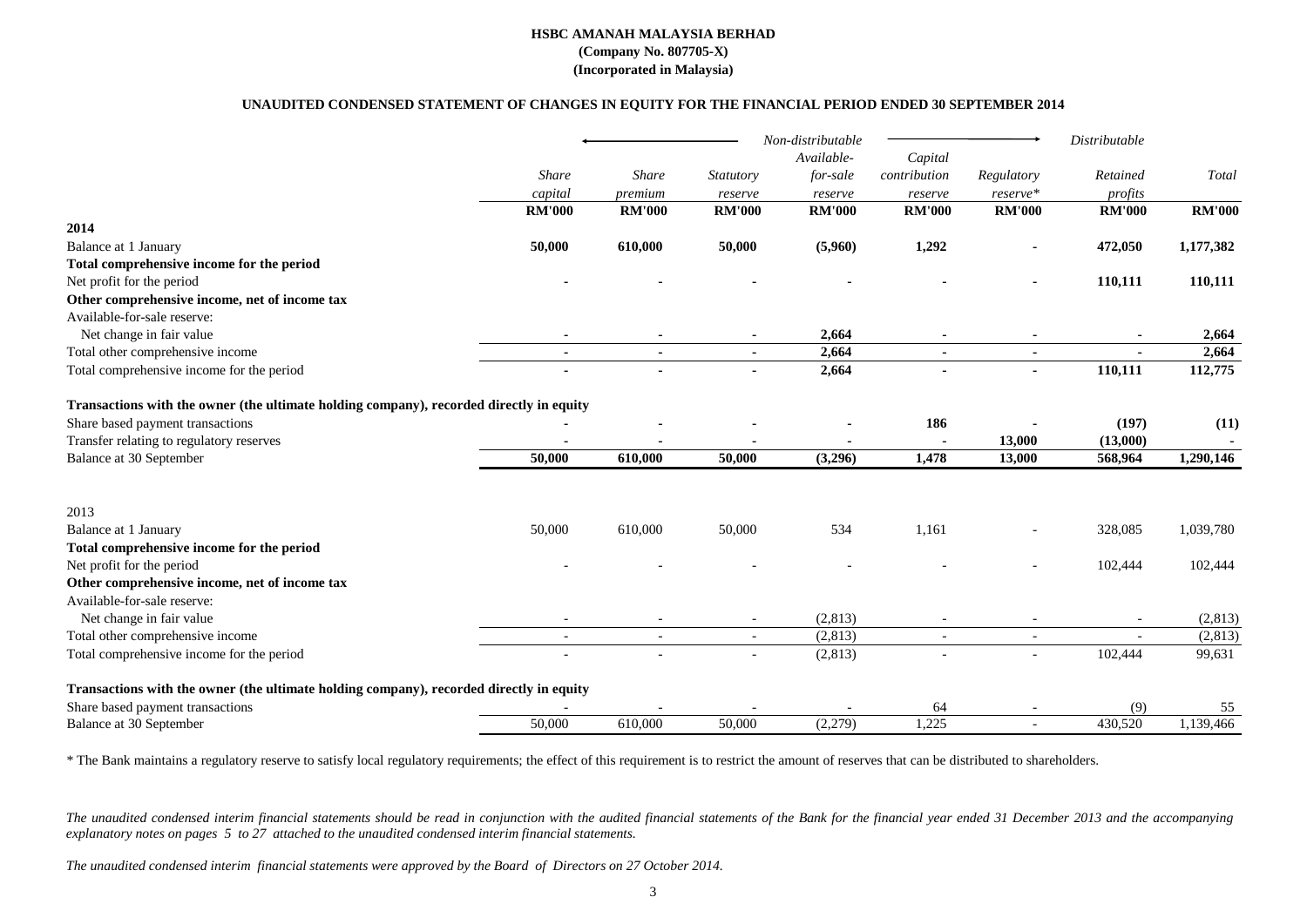#### **HSBC AMANAH MALAYSIA BERHAD (Company No. 807705-X) (Incorporated in Malaysia)**

#### **FOR THE FINANCIAL PERIOD ENDED 30 SEPTEMBER 2014 UNAUDITED CONDENSED CASH FLOW STATEMENT**

|                                                         | 30 Sep 2014   | 30 Sep 2013   |
|---------------------------------------------------------|---------------|---------------|
|                                                         | <b>RM'000</b> | <b>RM'000</b> |
| Profit before income tax expense                        | 141,334       | 133,559       |
| Adjustments for non-operating and non-cash items        | 6,620         | 7,919         |
| Operating profit before working capital changes         | 147,954       | 141,478       |
| Changes in working capital:                             |               |               |
| Net changes in operating assets                         | (1,019,297)   | (694,791)     |
| Net changes in operating liabilities                    | 954,364       | 2,108,763     |
| Taxation paid                                           | (8,369)       | (25,000)      |
| Net cash (used in)/ generated from operating activities | 74,652        | 1,530,450     |
| Net cash (used in)/ generated from investing activities | 70,792        | 109,017       |
| Net cash generated from financing activities            | 254,817       |               |
|                                                         | 325,609       | 109,017       |
| Net changes in cash and cash equivalents                | 400,261       | 1,639,467     |
| Cash and cash equivalents at beginning of the period    | 3,093,206     | 1,650,386     |
| Cash and cash equivalents at end of the period          | 3,493,467     | 3,289,853     |
| Analysis of cash and cash equivalents                   |               |               |
| Cash and short-term funds                               | 3,493,467     | 3,289,853     |

The unaudited condensed interim financial statements should be read in conjunction with the audited financial statements of the Bank for the financial year ended 31 December 2013 and the accompanying explanatory notes on pages 5 to 27 attached *to the unaudited condensed interim financial statements.*

*The unaudited condensed interim financial statements were approved by the Board of Directors on 27 October 2014.*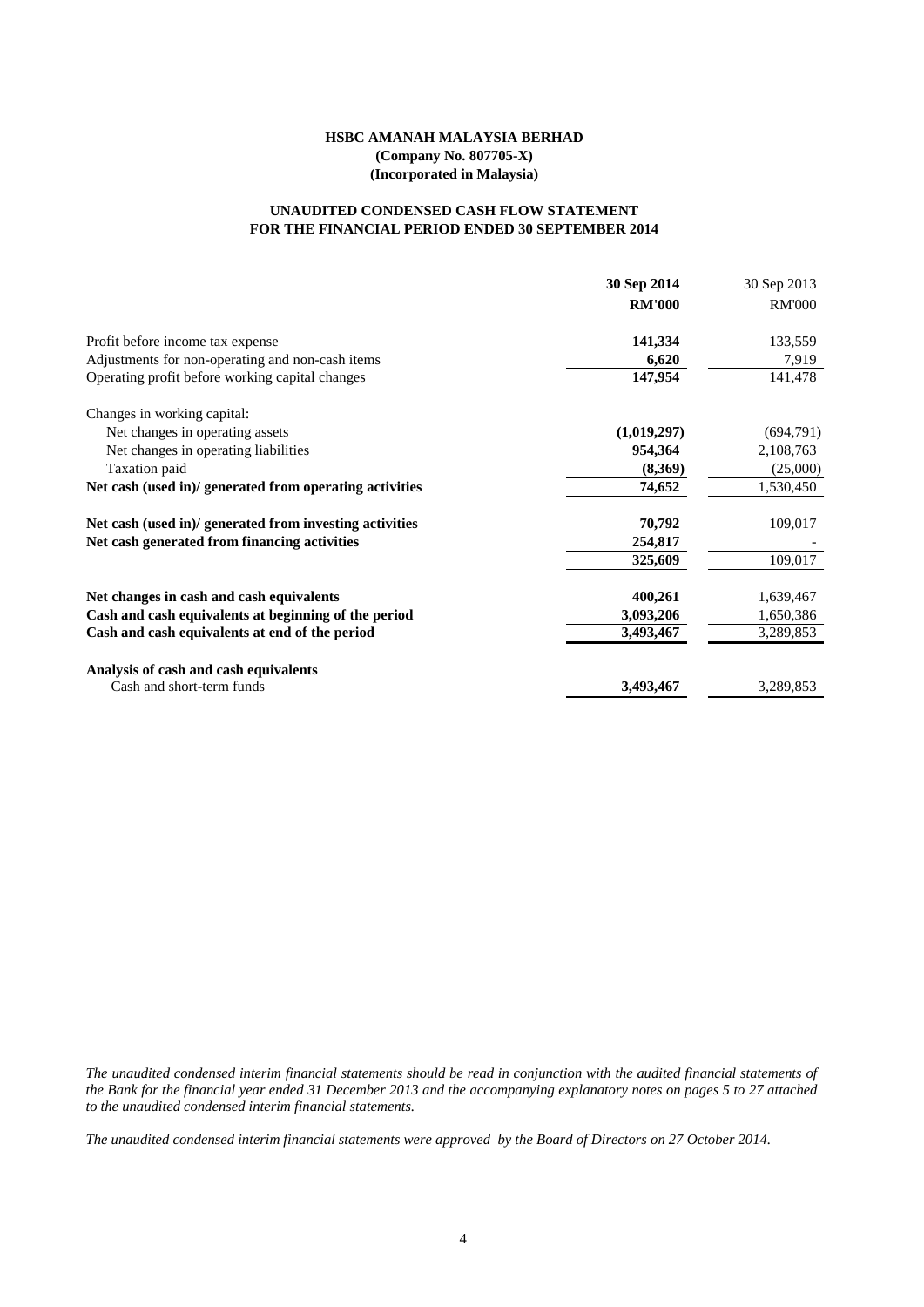#### **HSBC AMANAH MALAYSIA BERHAD (Company No 807705-X) (Incorporated in Malaysia)**

#### **NOTES TO THE FINANCIAL STATEMENTS**

#### **1 General Information**

HSBC Amanah Malaysia Berhad ('the Bank') was incorporated on 26 February 2008 and is a licensed Islamic Bank under the Islamic Financial Services Act, 2013. The registered office of the Bank is at No. 2, Leboh Ampang, 50100 Kuala Lumpur.

The principal activities of the Bank are Islamic banking and related financial services. There were no significant changes in these activities during the financial period.

#### **2 Basis of Preparation**

The unaudited condensed interim financial statements for the financial period ended 30 September 2014 have been prepared under the historical cost convention except for the following assets and liabilities which are stated at fair values: financial instruments held-for-trading, financial investments available-for-sale, derivative financial instruments and financial instruments fair valued through profit and loss.

The unaudited condensed interim financial statements for the financial period ended 30 September 2014 have been prepared in accordance with the requirements of Malaysian Financial Reporting Standards ('MFRS') 134: Interim Financial Reporting issued by the Malaysian Accounting Standards Board ('MASB') and Bank Negara Malaysia requirements on Shariah related disclosures.

The unaudited condensed interim financial statements do not include all of the information required for full annual financial statements, and should be read in conjunction with the audited financial statements of the Bank for the financial year ended 31 December 2013. The explanatory notes attached in the unaudited condensed interim financial statements provide an explanation of events and transactions that are significant for an understanding of the changes in the financial position and performance of the Bank since the financial year ended 31 December 2013.

All significant accounting policies and methods of computation applied in the unaudited condensed interim financial statements are consistent with those adopted in the most recent audited annual financial statements for the year ended 31 December 2013, except for the adoption of the following amendments to MFRSs and Issues Committee ('IC') Interpretations.

- Amendments to MFRS 10, MFRS 12 and MFRS 127, Investment Entities
- Amendments to MFRS 12, Disclosure of Interests in Other Entities: Investment Entities
- Amendments to MFRS 127, Separate Financial Statements (2011): Investment Entities
- Amendments to MFRS 132, Financial Instruments: Presentation (Offsetting Financial Assets and Financial Liabilities)
- Amendments to MFRS 136, Impairment of Assets: Recoverable Amount Disclosures for Non-Financial Assets (Amendments to MFRS136)
- Amendments to MFRS 139, Financial Instruments: Recognition and Measurement, Novation of Derivatives and Continuation of Hedge Accounting (Amendments to MFRS139)
- IC Interpretation 21, Levies

The adoption of the above amendments, interpretations and circular did not have any material impact on the financial results of the Bank.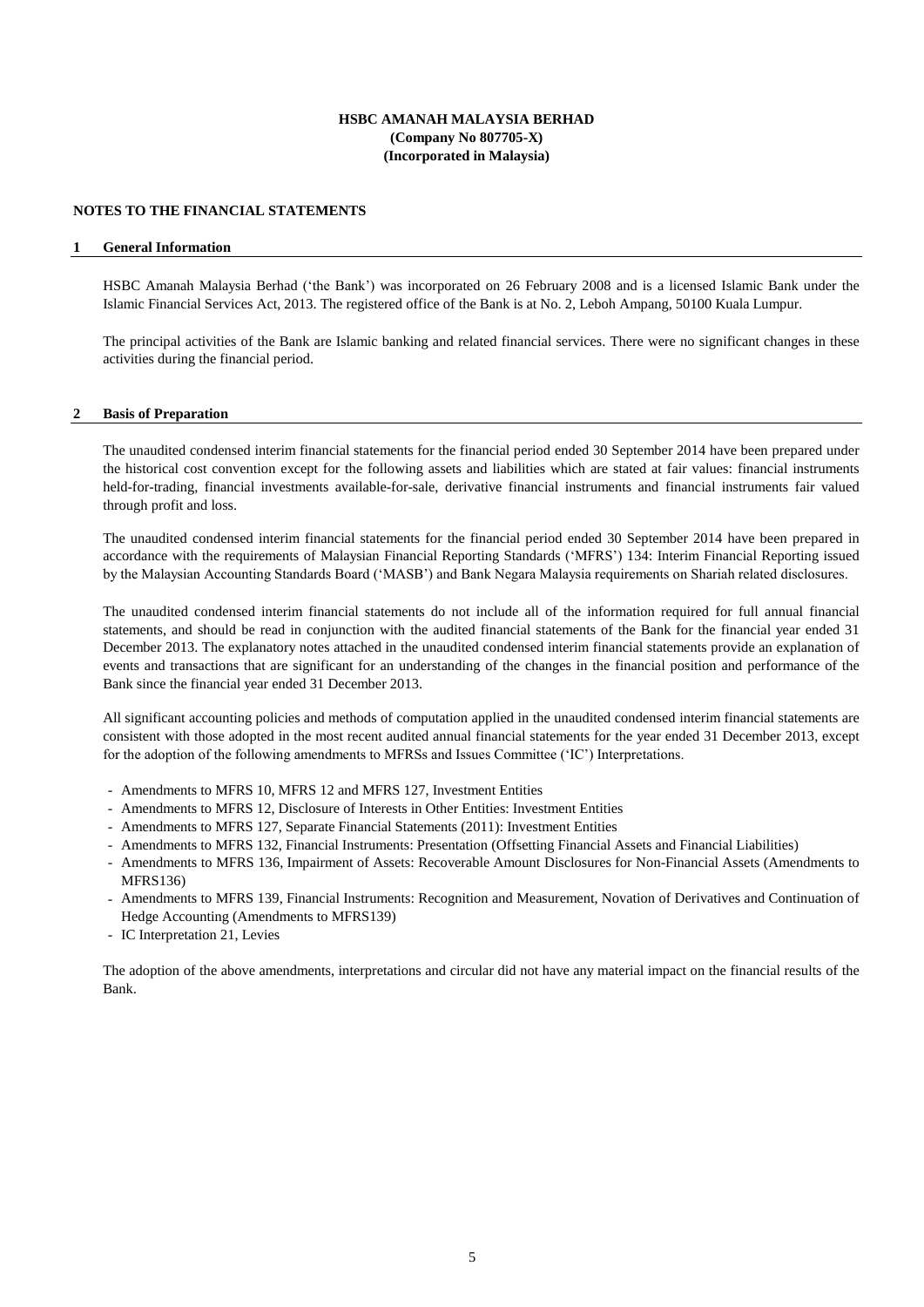#### **2 Basis of Preparation**

The following are amendments to MFRSs that have been issued by the MASB but have not been adopted by the Bank as they are either not applicable or not yet effective:-

Effective for annual periods commencing on or after 1 July 2014

- Amendments to MFRS 1, First-time Adoption of Malaysian Financial Reporting Standards (Annual Improvements 2011-2013 Cycle)
- Amendments to MFRS 2, Share-based Payment (Annual Improvements 2010-2012 Cycle)
- Amendments to MFRS 3, Business Combinations (Annual Improvements 2010-2012 Cycle and 2011-2013 Cycle)
- Amendments to MFRS 8, Operating Segments (Annual Improvements 2010-2012 Cycle)
- Amendments to MFRS 11, Joint Arrangements-Accounting for Acquisitions of Interests in Joint Operations
- Amendments to MFRS 13, Fair Value Measurement (Annual Improvements 2010-2012 Cycle and 2011-2013 Cycle)
- Amendments to MFRS 116, Property, Plant and Equipment (Annual Improvements 2010-2012 Cycle)
- Amendments to MFRS 119, Employee Benefits Defined Benefit Plans: Employee Contributions
- Amendments to MFRS 124, Related Party Disclosures (Annual Improvements 2010-2012 Cycle)
- Amendments to MFRS 138, Intangible Assets (Annual Improvements 2010-2012 Cycle)
- Amendments to MFRS 140, Investment Property (Annual Improvements 2011-2013 Cycle)
- MFRS 14, Regulatory Deferral Accounts
- MFRS 15, Revenue from Contracts with Customers
- MFRS 116, Clarification of Acceptable Methods of Depreciation and Amortisation (Amendments to MFRS 116 and MFRS 138)
- MFRS 116, Agriculture: Bearer Plants (Amendments to MFRS 116 and MFRS 141).
- MFRS 138, Clarification of Acceptable Methods of Depreciation and Amortisation (Amendments to MFRS 116 and MFRS 138)
- MFRS 141, Agriculture: Bearer Plants (Amendments to MFRS 116 and MFRS 141)

The Bank plans to apply the abovementioned amendments from the annual period beginning 1 July 2014.

MFRSs and Amendments effective for a date yet to be confirmed

- MFRS 9, Financial Instruments (IFRS 9 issued by IASB in November 2009)
- MFRS 9, Financial Instruments (IFRS 9 issued by IASB in October 2010)
- MFRS 9, Financial Instruments (2013)
- Amendments to MFRS 7 Financial Instruments: Disclosures Mandatory Effective Date of MFRS 9 and Transition Disclosures.

The initial application of the above accounting standards and amendments are not expected to have any material financial impact to the current period and prior period financial statements of the Bank upon their first adoption, except as mentioned below:-

#### MFRS 9, Financial Instruments

MFRS 9 replaces the guidance in MFRS 139: Financial Instruments, Recognition and Measurement on the classification and measurement of financial assets and financial liabilities, and on hedge accounting.

### **3 Auditors' Report On Preceding Annual Financial Statements**

The audit report on the audited financial statements for the financial year ended 31 December 2013 was not subject to any qualification.

#### **4 Seasonality or Cyclical Factors**

The business operations of the Bank are not subject to material seasonal or cyclical fluctuations.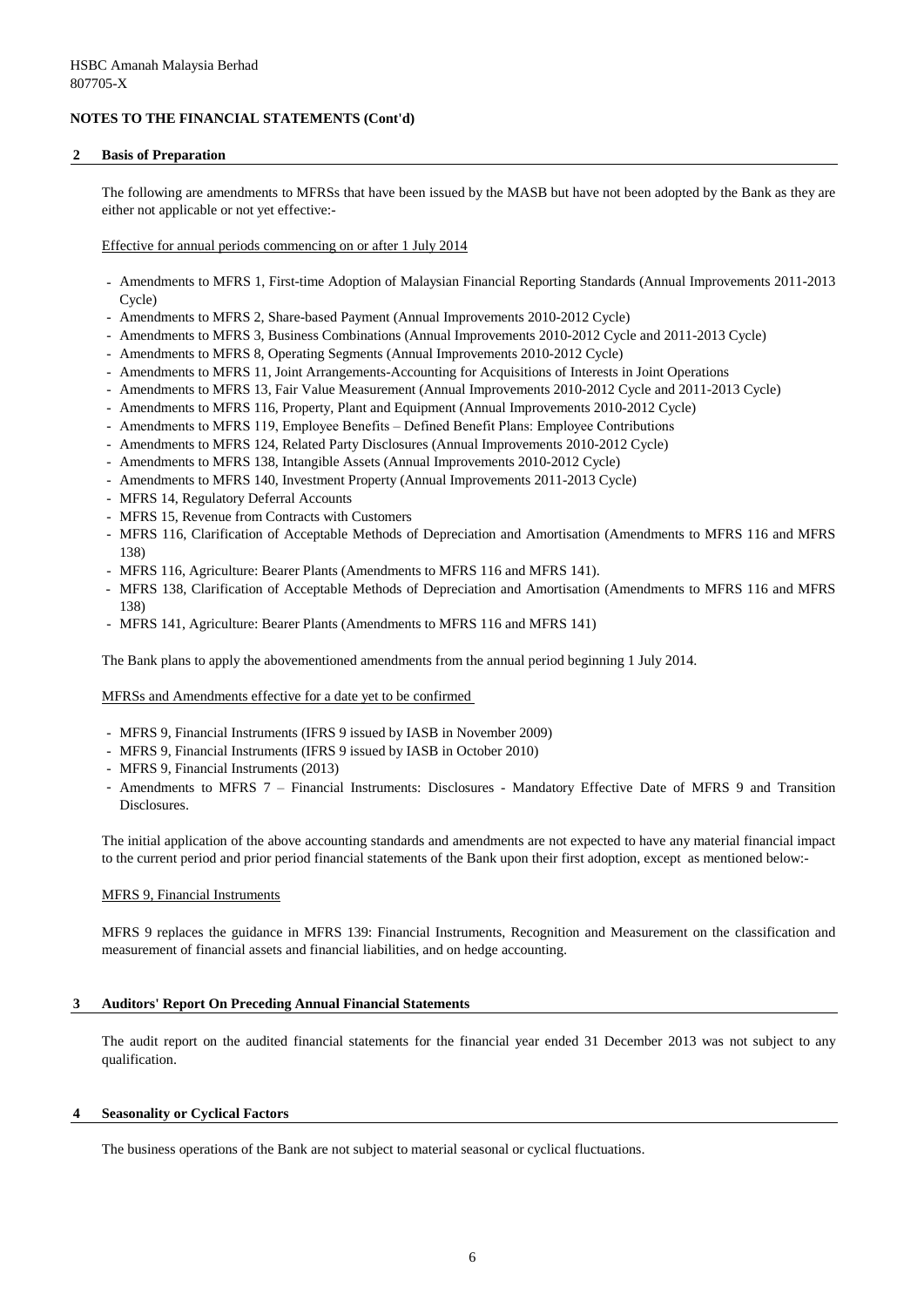#### **5 Unusual Items Due to Their Nature, Size or Incidence**

There were no unusual items affecting assets, liabilities, equity, net income or cash flows of the Bank for the financial period ended 30 September 2014.

#### **6 Changes in Estimates**

The preparation of financial information requires the use of estimates. The use of available information and the application of judgement are inherent in the formation of estimates; actual results in the future may differ from those reported. Management believes that critical accounting policies where judgement is necessarily applied are those which relate to impairment allowances for financing and advances, the valuation of financial instruments and the impairment allowance of available-for-sale financial investments.

There were no material changes in estimates of amounts reported in prior financial years that have a material effect on the financial results and position of the Bank for the financial period ended 30 September 2014.

#### **7 Debt and Equity Securities**

There were no issuances, cancellations, repurchases, resale or repayment of debt or equity securities during the financial period ended 30 September 2014.

#### **8 Dividend**

No dividend was declared nor paid during the financial period ended 30 September 2014.

#### **9 Significant and Subsequent Events**

On 16 October 2014, the Bank issued RM500 million Sukuk from the existing RM3 billion Multi-Currency Sukuk Programme ("MCSP"). The Sukuk's maturity date is 16 October 2019 and bears a distribution rate of 4.22% per annum payable semiannually in arrears. The Sukuk issued is measured at fair value through profit or loss, with profit payable recognised on accrual

Other than the above, there were no other material events subsequent to the date of the statement of financial position that requires disclosure or adjustments to the unaudited condensed interim financial statements.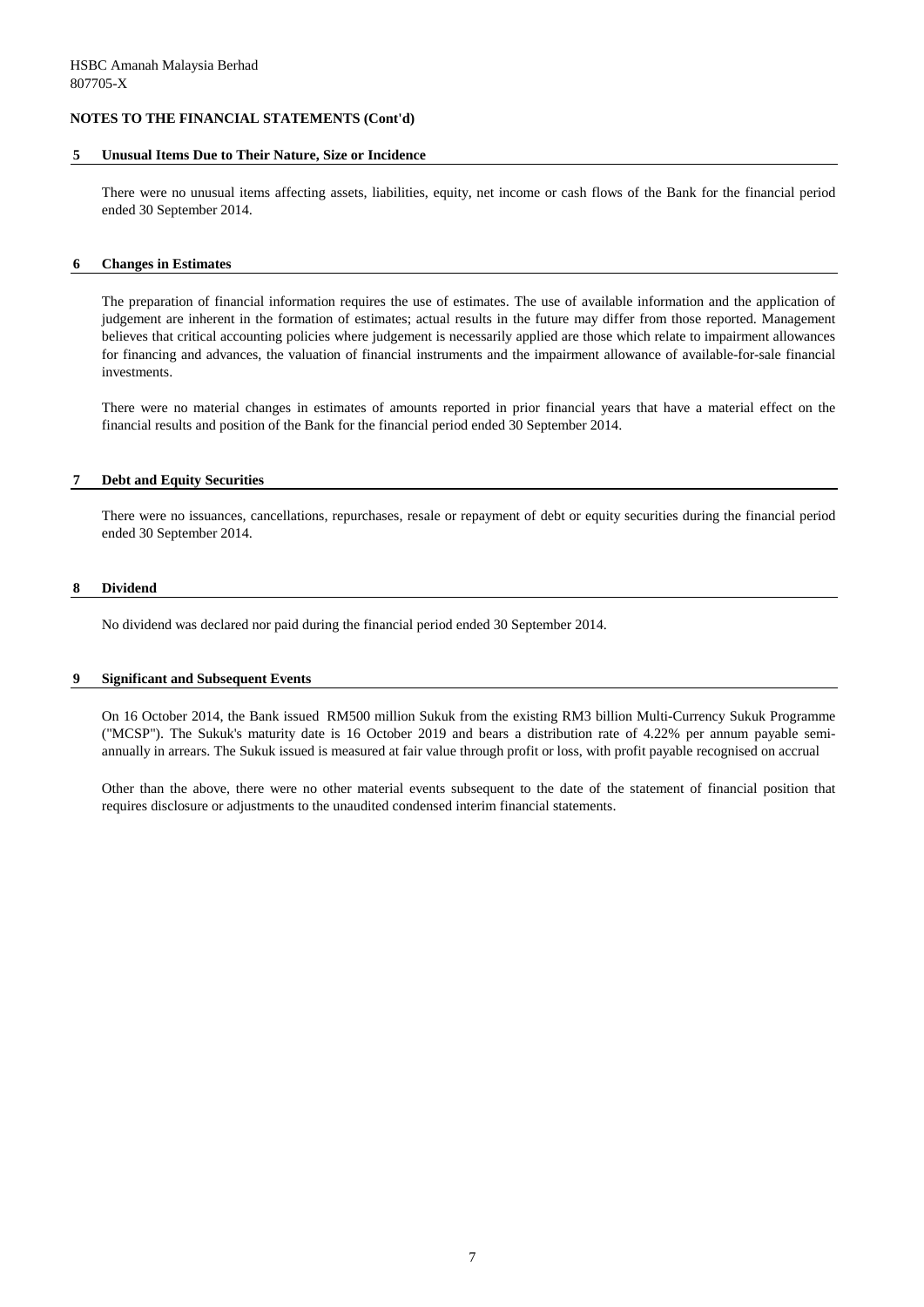### **10 Cash and Short-Term Funds**

|    |                                                                                                         | 30 Sep 2014   | 31 Dec 2013   |
|----|---------------------------------------------------------------------------------------------------------|---------------|---------------|
|    |                                                                                                         | <b>RM'000</b> | <b>RM'000</b> |
|    | Cash and balances with banks and other financial institutions<br>Money at call and interbank placements | 193,467       | 143,206       |
|    | maturing within one month                                                                               | 3,300,000     | 2,950,000     |
|    |                                                                                                         | 3,493,467     | 3,093,206     |
|    |                                                                                                         |               |               |
| 11 | Deposits and Placements with Banks and Other Financial Institutions                                     |               |               |
|    |                                                                                                         | 30 Sep 2014   | 31 Dec 2013   |
|    |                                                                                                         | <b>RM'000</b> | <b>RM'000</b> |
|    | Other financial institutions                                                                            | 161,596       | 163,950       |
|    |                                                                                                         |               |               |
| 12 | <b>Financial Assets Held-for-Trading</b>                                                                |               |               |
|    |                                                                                                         | 30 Sep 2014   | 31 Dec 2013   |
|    |                                                                                                         | <b>RM'000</b> | <b>RM'000</b> |
|    | At fair value                                                                                           |               |               |
|    | Money market instruments:                                                                               |               |               |
|    | Malaysian Government Islamic bonds                                                                      | 20,094        | 89,659        |
|    |                                                                                                         |               |               |
| 13 | <b>Financial Investments Available-for-Sale</b>                                                         |               |               |
|    |                                                                                                         | 30 Sep 2014   | 31 Dec 2013   |
|    | At fair value                                                                                           | <b>RM'000</b> | <b>RM'000</b> |
|    | Money market instruments:                                                                               |               |               |
|    | Malaysian Government Islamic bonds                                                                      | 1,206,545     | 1,316,015     |
|    | Negotiable instruments of deposit                                                                       | 65,958        | 24,991        |
|    |                                                                                                         | 1,272,503     | 1,341,006     |
|    |                                                                                                         |               |               |

The maturity structure of money market instruments held as financial investments available-for-sale is as follows:

| Maturing within one year            | 186,027   | 573,850   |
|-------------------------------------|-----------|-----------|
| More than one year to three years   | 384,216   | 304,708   |
| More than three years to five years | 692,344   | 442,664   |
| Over five years                     | 9.916     | 19.784    |
|                                     | 1,272,503 | 1,341,006 |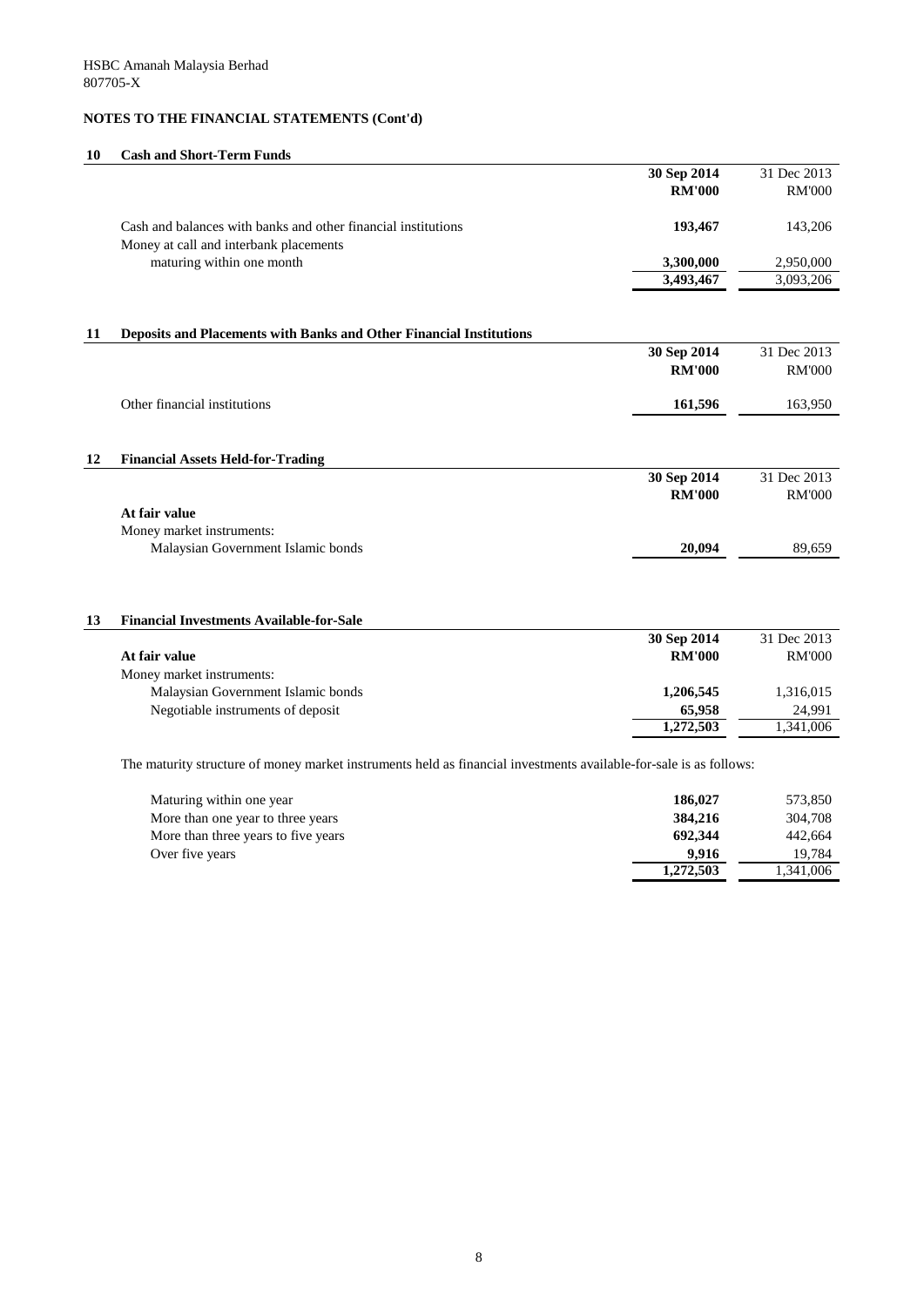## **14 Financing and Advances**

#### **(i) By type and Shariah contracts**

Less: Allowance for impaired financing Collective allowances for impairment **(120,218)**

Individual allowances for impairment **(47,618)**

Total net financing and advances **10,121,387**

| By type and Shariah contracts |                  |                             |                |                |               |                              |                     |                |               |
|-------------------------------|------------------|-----------------------------|----------------|----------------|---------------|------------------------------|---------------------|----------------|---------------|
|                               |                  |                             |                |                |               |                              | <b>Equity-based</b> |                |               |
|                               |                  | <b>Sale-based contracts</b> |                |                |               | <b>Lease-based contracts</b> | contracts           |                |               |
|                               | <b>Commodity</b> | <b>Bai Bithaman</b>         | Bai            | Bai            | Ijarah        | Ijarah Thumma                | <b>Diminishing</b>  | <b>U</b> jrah  | <b>Total</b>  |
|                               | Murabahah        | Ajil                        | Al-Inah        | <b>Al-Dayn</b> |               | Al-Bai                       | <b>Musharakah</b>   |                |               |
| 30 Sep 2014                   | <b>RM'000</b>    | <b>RM'000</b>               | <b>RM'000</b>  | <b>RM'000</b>  | <b>RM'000</b> | <b>RM'000</b>                | <b>RM'000</b>       | <b>RM'000</b>  | <b>RM'000</b> |
| Cash line-i                   | 88,653           | $\blacksquare$              | 646            | $\blacksquare$ |               |                              |                     | $\blacksquare$ | 89,299        |
| Term financing:               |                  |                             |                |                |               |                              |                     |                |               |
| House financing               |                  | 2,763                       | $\blacksquare$ |                |               |                              | 3,359,689           | $\blacksquare$ | 3,362,452     |
| Hire purchase receivables     |                  |                             | $\blacksquare$ | $\blacksquare$ |               | 228,821                      |                     | $\blacksquare$ | 228,821       |
| Lease receivables             |                  |                             |                | $\blacksquare$ | 4,748         |                              |                     | $\blacksquare$ | 4,748         |
| Other term financing          | 3,114,656        | 126,411                     | 181,085        |                |               |                              | 1,196,831           | $\blacksquare$ | 4,618,983     |
| Trust receipts                | 266,656          |                             |                |                |               |                              |                     | $\blacksquare$ | 266,656       |
| Claims on customers under     |                  |                             |                |                |               |                              |                     |                |               |
| acceptance credits            | 439,707          |                             | $\blacksquare$ | 139,703        |               |                              |                     | $\blacksquare$ | 579,410       |
| Staff financing-i             | 1,592            |                             | 1,080          | $\blacksquare$ |               |                              | 41,579              |                | 44,251        |
| Credit cards-i                |                  |                             | $\blacksquare$ | $\blacksquare$ |               |                              | $\blacksquare$      | 469,551        | 469,551       |
| Revolving credit              | 625,052          |                             |                |                |               |                              |                     |                | 625,052       |
| Gross financing and advances  | 4,536,316        | 129,174                     | 182,811        | 139,703        | 4,748         | 228,821                      | 4,598,099           | 469,551        | 10,289,223    |

|                              |                          |                          |                          |                          |                          |                          | Equity-based              |                          |               |  |
|------------------------------|--------------------------|--------------------------|--------------------------|--------------------------|--------------------------|--------------------------|---------------------------|--------------------------|---------------|--|
|                              |                          | Sale-based contracts     |                          |                          |                          | Lease-based contracts    | contracts                 |                          | Total         |  |
|                              | Commodity<br>Murabahah   | Bai Bithaman<br>Ajil     | Bai<br>Al-Inah           | Bai<br>Al-Dayn           | Ijarah                   | Ijarah Thumma<br>Al-Bai  | Diminishing<br>Musharakah | Ujrah                    |               |  |
| 31 Dec 2013                  | <b>RM'000</b>            | <b>RM'000</b>            | <b>RM'000</b>            | <b>RM'000</b>            | <b>RM'000</b>            | <b>RM'000</b>            | <b>RM'000</b>             | <b>RM'000</b>            | <b>RM'000</b> |  |
| Cash line-i                  |                          | $\overline{\phantom{a}}$ | 90,276                   |                          |                          |                          |                           | $\overline{\phantom{a}}$ | 90,276        |  |
| Term financing:              |                          |                          |                          |                          |                          |                          |                           |                          |               |  |
| House financing              |                          | 5,486                    | 63                       | $\overline{\phantom{a}}$ |                          |                          | 2,654,446                 | $\overline{\phantom{a}}$ | 2,659,995     |  |
| Hire purchase receivables    |                          |                          | $\overline{\phantom{a}}$ | $\overline{\phantom{a}}$ |                          | 252,560                  |                           | $\overline{\phantom{a}}$ | 252,560       |  |
| Lease receivables            |                          |                          |                          |                          | 2,442                    | $\overline{\phantom{a}}$ |                           | $\overline{\phantom{a}}$ | 2,442         |  |
| Other term financing         | 2,845,521                | 206,467                  | 405,450                  | 1,413                    |                          |                          | 1,400,056                 | $\overline{\phantom{a}}$ | 4,858,907     |  |
| Trust receipts               | 55,039                   |                          |                          |                          |                          |                          |                           | $\overline{\phantom{a}}$ | 55,039        |  |
| Claims on customers under    |                          |                          |                          |                          |                          |                          |                           |                          |               |  |
| acceptance credits           | 466,918                  |                          | $\overline{\phantom{a}}$ | 184,052                  |                          | $\overline{\phantom{a}}$ |                           | 9,713                    | 660,683       |  |
| Staff financing-i            | 278                      | $\overline{\phantom{0}}$ | 2,305                    | $\overline{\phantom{a}}$ | $\overline{\phantom{a}}$ | $\overline{\phantom{a}}$ | 43,932                    | $\overline{\phantom{a}}$ | 46,515        |  |
| Credit cards-i               | $\overline{\phantom{a}}$ |                          |                          | $\overline{\phantom{a}}$ |                          | $\overline{\phantom{a}}$ | $\overline{\phantom{a}}$  | 470,834                  | 470,834       |  |
| Revolving credit             | 238,349                  |                          |                          | $\overline{\phantom{a}}$ |                          |                          |                           | $\overline{\phantom{a}}$ | 238,349       |  |
| Gross financing and advances | 3,606,105                | 211,953                  | 498,094                  | 185,465                  | 2,442                    | 252,560                  | 4,098,434                 | 480,547                  | 9,335,600     |  |

Less: Allowance for impaired financing

Collective allowances for impairment (119,290)

Individual allowances for impairment  $\overline{a}$ 

Total net financing and advances

| (120, 218) |
|------------|
| (47, 618)  |
| 10,121,387 |

| (119,290) |
|-----------|
| (41, 137) |
| 9,175,173 |
|           |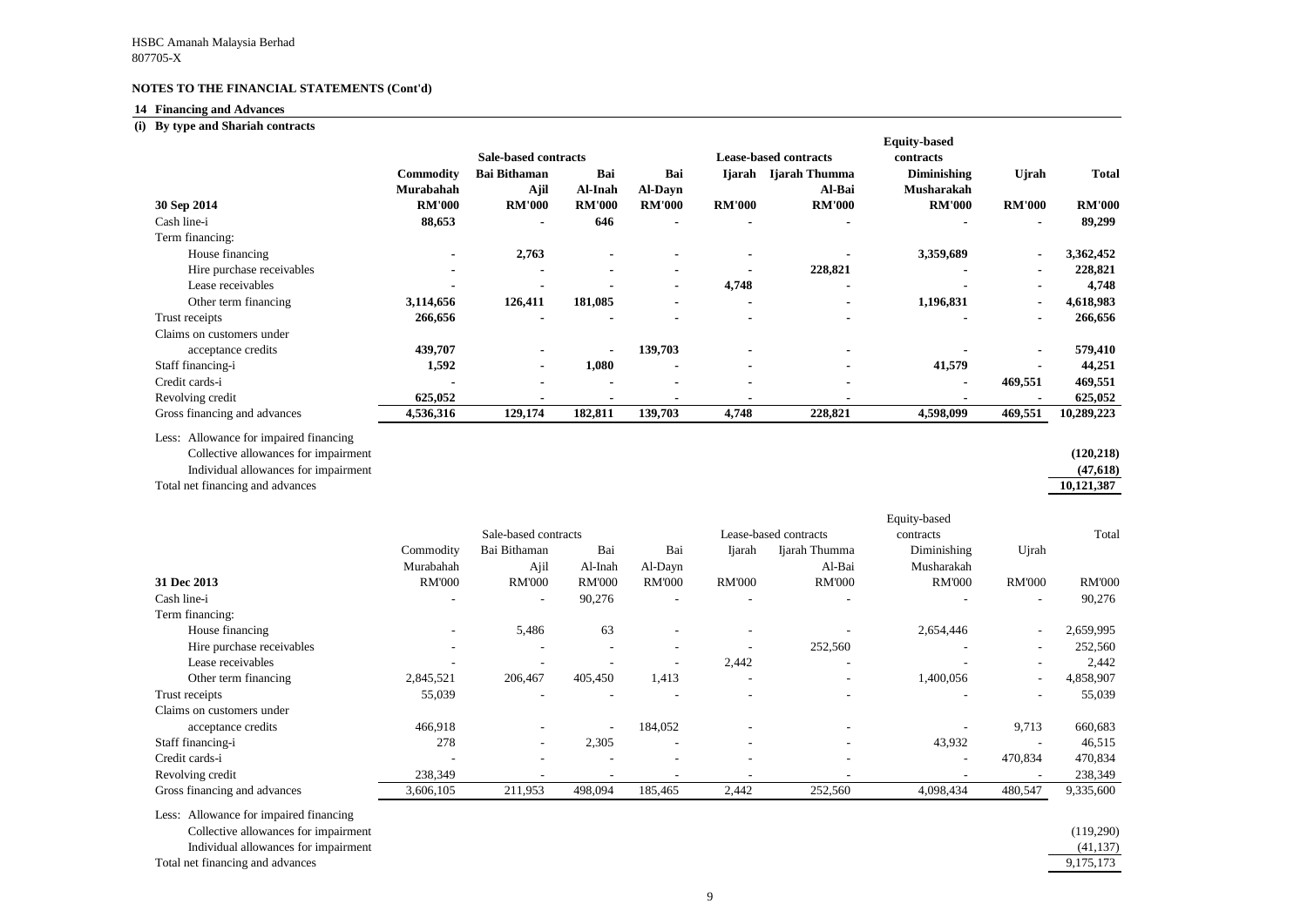#### **14 Financing and Advances (Cont'd)**

| (ii)  | By type of customer                      |               |               |
|-------|------------------------------------------|---------------|---------------|
|       |                                          | 30 Sep 2014   | 31 Dec 2013   |
|       |                                          | <b>RM'000</b> | <b>RM'000</b> |
|       | Domestic non-bank financial institutions | 585,642       | 329,023       |
|       | Domestic business enterprises:           |               |               |
|       | Small medium enterprises                 | 1,457,250     | 1,713,220     |
|       | Others                                   | 2,648,600     | 2,267,570     |
|       | Government and statutory bodies          | 16,727        | 19,190        |
|       | Individuals                              | 4,707,157     | 4,500,134     |
|       | Other domestic entities                  | 1,684         | 1,722         |
|       | Foreign entities                         | 872,163       | 504,741       |
|       |                                          | 10,289,223    | 9,335,600     |
|       |                                          |               |               |
| (iii) | By profit rate sensitivity               |               |               |
|       |                                          | 30 Sep 2014   | 31 Dec 2013   |
|       |                                          | <b>RM'000</b> | <b>RM'000</b> |
|       |                                          |               | Restated      |
|       | Fixed rate:                              |               |               |
|       | House financing                          | 7,909         | 8,988         |
|       | Hire purchase receivables                | 228,821       | 252,560       |
|       | Other financing                          | 1,789,833     | 1,807,208     |

## Variable rate: BFR plus **7,165,563** 6,555,768 Cost-plus **627,546** 240,242 Other variable rates 469,551 470,834

#### **(iv) By residual contractual maturity**

|                                     | 30 Sep 2014   | 31 Dec 2013   |
|-------------------------------------|---------------|---------------|
|                                     | <b>RM'000</b> | <b>RM'000</b> |
| Maturing within one year            | 4,482,027     | 3,821,794     |
| More than one year to three years   | 416,880       | 571,348       |
| More than three years to five years | 709,554       | 666,145       |
| Over five years                     | 4,680,762     | 4,276,313     |
|                                     | 10,289,223    | 9,335,600     |

**10,289,223** 9,335,600

### **(v) By sector**

|                                                      | 30 Sep 2014   | 31 Dec 2013   |
|------------------------------------------------------|---------------|---------------|
|                                                      | <b>RM'000</b> | <b>RM'000</b> |
|                                                      |               |               |
| Agriculture, hunting, forestry $\&$ fishing          | 286,665       | 367,359       |
| Mining and quarrying                                 | 177,329       | 103,688       |
| Manufacturing                                        | 1,135,959     | 1,118,514     |
| Electricity, gas and water                           | 76,212        | 90,568        |
| Construction                                         | 698,658       | 664,984       |
| Real estate                                          | 257,478       | 254,476       |
| Wholesale $\&$ retail trade, restaurants $\&$ hotels | 776,045       | 657,827       |
| Transport, storage and communication                 | 228,180       | 274,259       |
| Finance, takaful and business services               | 858,695       | 576,063       |
| Household - Retail                                   | 5,385,837     | 4,999,671     |
| Others                                               | 408,165       | 228,191       |
|                                                      | 10,289,223    | 9,335,600     |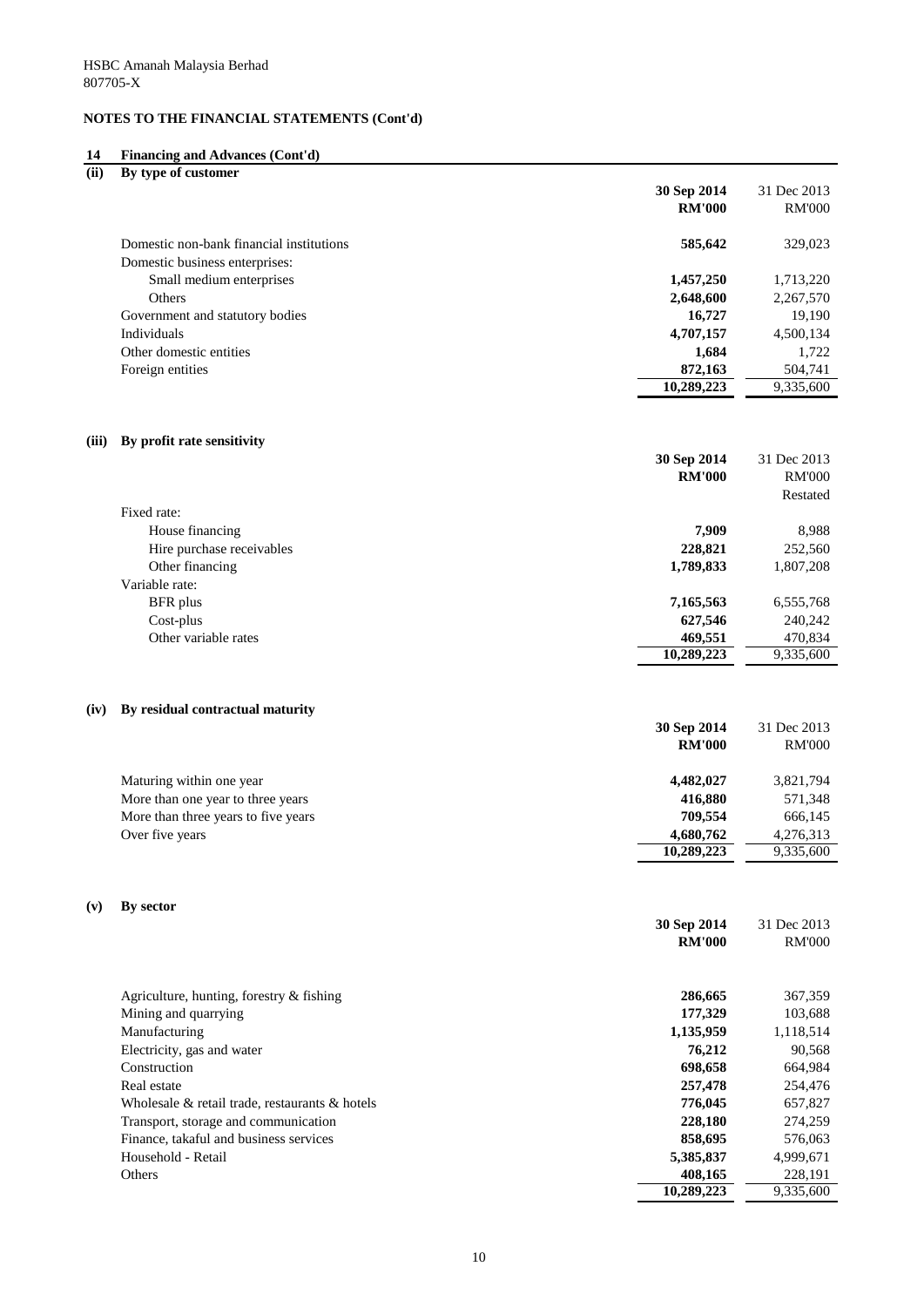#### **14 Financing and Advances (Cont'd)**

#### **(vi) By purpose**

|                                                    | 30 Sep 2014<br><b>RM'000</b> | 31 Dec 2013<br><b>RM'000</b> |
|----------------------------------------------------|------------------------------|------------------------------|
| Purchase of landed property:                       |                              |                              |
| - Residential                                      | 3,081,559                    | 2,509,261                    |
| - Non-residential                                  | 312,800                      | 290,467                      |
| Purchase of transport vehicles                     | 2,409                        | 1,534                        |
| Purchase of fixed assets excluding land & building | 23,156                       | 20,199                       |
| Consumption credit                                 | 2,052,690                    | 2,271,120                    |
| Construction                                       | 698,658                      | 664,984                      |
| Working capital                                    | 3,906,057                    | 3,551,919                    |
| Other purpose                                      | 211,894                      | 26,116                       |
|                                                    | 10,289,223                   | 9,335,600                    |
|                                                    |                              |                              |

#### **(vii) By geographical distribution**

|                       | 30 Sep 2014   | 31 Dec 2013   |
|-----------------------|---------------|---------------|
|                       | <b>RM'000</b> | <b>RM'000</b> |
| Northern Region       | 1,326,902     | 1,403,353     |
| Southern Region       | 1,521,787     | 1,413,876     |
| <b>Central Region</b> | 6,975,977     | 5,996,088     |
| Eastern Region        | 464,557       | 522,283       |
|                       | 10,289,223    | 9,335,600     |

The Northern region consists of the states of Perlis, Kedah, Penang, Perak, Pahang, Kelantan and Terengganu.

The Southern region consists of the states of Johor, Malacca and Negeri Sembilan.

The Central region consists of the states of Selangor and the Federal Territory of Kuala Lumpur.

The Eastern region consists of the states of Sabah, Sarawak and the Federal Territory of Labuan.

Concentration by location for financing of customers is based on the location of the customer.

#### **(viii) Assets under Management**

The details of assets under management in respect of the Restricted Profit Sharing Investment account financing are as below. The exposures and the corresponding risk weighted amount are reported in HSBC Bank Malaysia Berhad's financial statements.

|                                                   | 30 Sep 2014<br><b>RM'000</b>      | 31 Dec 2013<br><b>RM'000</b>             |
|---------------------------------------------------|-----------------------------------|------------------------------------------|
| Term financing                                    | 424,141                           | 629,757                                  |
| Less: Individual allowance for impaired financing |                                   |                                          |
| Total net financing and advances                  | 424,141                           | 629,757                                  |
|                                                   | <b>Principal</b><br><b>RM'000</b> | <b>Risk</b><br>weighted<br><b>RM'000</b> |
| <b>Total RWA for Credit Risk</b>                  |                                   |                                          |
| at 30 Sep 2014<br>-                               | 424,141                           | 424,141                                  |
| at 31 Dec 2013<br>Ξ.                              | 629,757                           | 629,757                                  |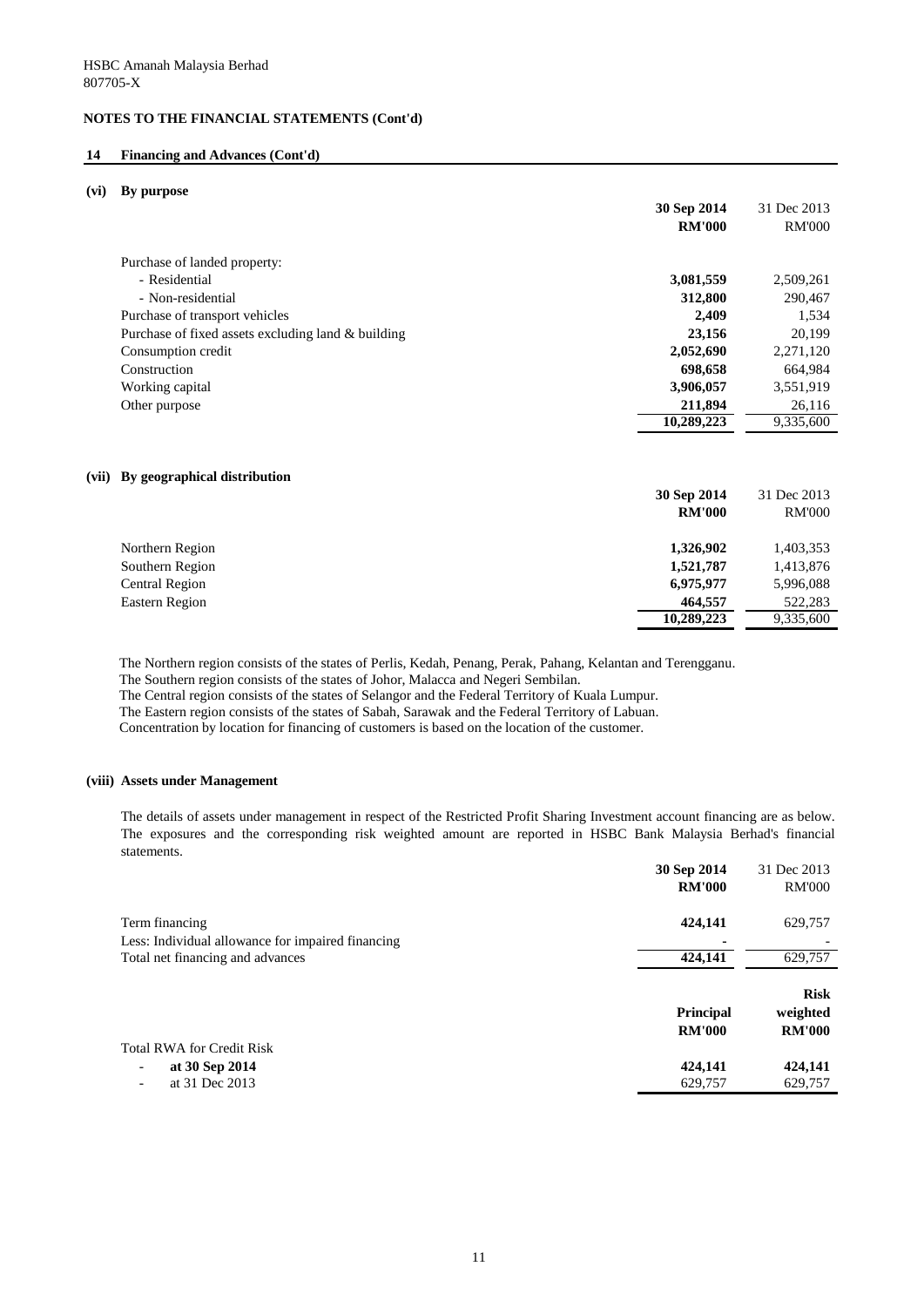## **15 Impaired Financing**

| (i)   | Movements in impaired financing and advances           |               |               |
|-------|--------------------------------------------------------|---------------|---------------|
|       |                                                        | 30 Sep 2014   | 31 Dec 2013   |
|       |                                                        | <b>RM'000</b> | <b>RM'000</b> |
|       | At beginning of period/year                            | 166,906       | 129,418       |
|       | Classified as impaired during the period/year          | 201,595       | 261,752       |
|       | Reclassified as performing                             | (102, 997)    | (85,345)      |
|       | Amount recovered                                       | (50, 884)     | (47,315)      |
|       | Amount written off                                     | (74, 543)     | (119,997)     |
|       | Other movements                                        | 20,488        | 28,393        |
|       | At end of period/year                                  | 160,565       | 166,906       |
|       | Individual allowance for impairment<br>Less:           | (47, 618)     | (41, 137)     |
|       | Collective allowance for impairment (impaired portion) | (40, 395)     | (43, 641)     |
|       | Net impaired financing and advances                    | 72,552        | 82,128        |
| (ii)  | Movements in allowance for impaired financing          | 30 Sep 2014   | 31 Dec 2013   |
|       |                                                        | <b>RM'000</b> | <b>RM'000</b> |
|       | <b>Collective allowance for impairment</b>             |               |               |
|       | At beginning of period/year                            | 119,290       | 144,853       |
|       | Made during the period/year                            | 90,246        | 157,960       |
|       | Amount released                                        | (22, 159)     | (66,909)      |
|       | Amount written off                                     | (66, 263)     | (115, 853)    |
|       | Discount unwind                                        | (896)         | (761)         |
|       | At end of period/year                                  | 120,218       | 119,290       |
|       |                                                        | 30 Sep 2014   | 31 Dec 2013   |
|       |                                                        | <b>RM'000</b> | <b>RM'000</b> |
|       | <b>Individual allowance for impairment</b>             |               |               |
|       | At beginning of period/year                            | 41,137        | 30,379        |
|       | Made during the period/year                            | 43,349        | 42,424        |
|       | Amount recovered                                       | (37,699)      | (36, 823)     |
|       | Amount written off                                     | (6, 482)      | (4,705)       |
|       | Other movement                                         | 7,749         | 10,291        |
|       | Discount unwind                                        | (436)         | (429)         |
|       | At end of period/year                                  | 47,618        | 41,137        |
| (iii) | By contract                                            |               |               |
|       |                                                        | 30 Sep 2014   | 31 Dec 2013   |
|       |                                                        | <b>RM'000</b> | <b>RM'000</b> |
|       | Bai Bithaman Ajil (deferred payment sale)              | 137           | 106           |
|       | Bai Al-Dayn (sale of debt)                             | 631           | 1,330         |
|       | Ijarah Thumma Al-Bai (AITAB) (hire purchase)           | 13,316        | 7,670         |
|       | Murabahah (cost-plus)                                  | 42,761        | 39,663        |
|       | Musharakah (profit and loss sharing)                   | 77,078        | 66,335        |
|       | Bai Al-Inah (sell and buy back)                        | 13,891        | 37,611        |
|       | Ujrah (fee-based)                                      | 12,751        | 14,191        |
|       |                                                        | 160,565       | 166,906       |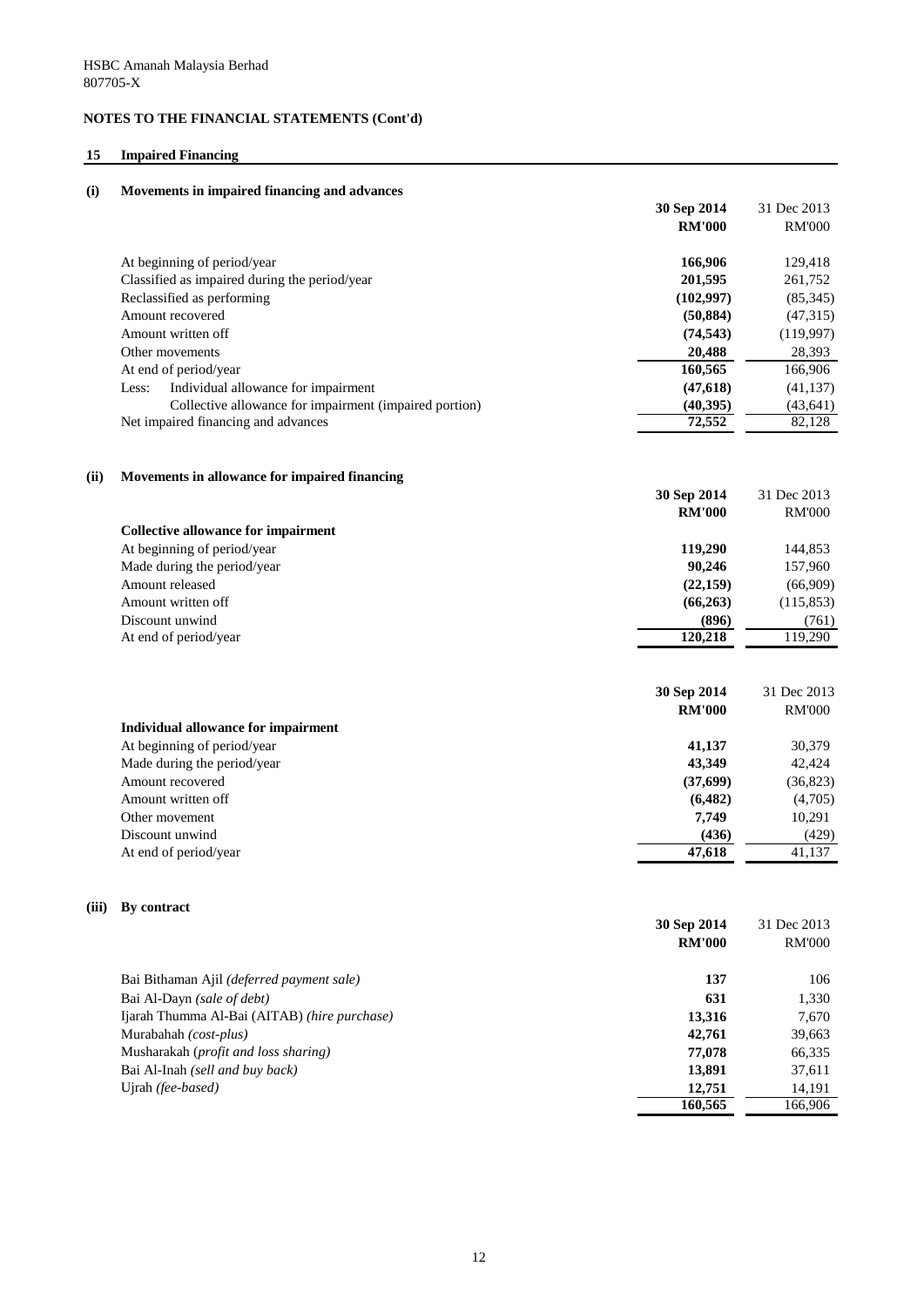#### **15 Impaired Financing (Cont'd)**

#### **(iv) By sector**

|                                                      | 30 Sep 2014   | 31 Dec 2013   |
|------------------------------------------------------|---------------|---------------|
|                                                      | <b>RM'000</b> | <b>RM'000</b> |
| Manufacturing                                        | 11,462        | 6,358         |
| Construction                                         | 979           | 2,455         |
| Wholesale $\&$ retail trade, restaurants $\&$ hotels | 2,734         | 2,092         |
| Transport, storage and communication                 | 4,252         | 960           |
| Finance, takaful and business services               | 627           | 346           |
| Household - Retail                                   | 139,915       | 154,504       |
| Others                                               | 596           | 191           |
|                                                      | 160,565       | 166,906       |

#### **(v) By purpose**

|                                | 30 Sep 2014   | 31 Dec 2013   |
|--------------------------------|---------------|---------------|
|                                | <b>RM'000</b> | <b>RM'000</b> |
|                                |               |               |
| Purchase of landed property:   |               |               |
| - Residential                  | 56,179        | 65,700        |
| - Non-residential              | 8,118         | 102           |
| Purchase of transport vehicles | 354           | 69            |
| Consumption credit             | 75,366        | 87,775        |
| Construction                   | 979           | 2,455         |
| Working capital                | 18,883        | 10,092        |
| Other purpose                  | 686           | 713           |
|                                | 160,565       | 166,906       |

#### **(vi) By geographical distribution**

|                       | 30 Sep 2014   | 31 Dec 2013   |
|-----------------------|---------------|---------------|
|                       | <b>RM'000</b> | <b>RM'000</b> |
| Northern Region       | 36,683        | 38,608        |
| Southern Region       | 21,305        | 26,209        |
| <b>Central Region</b> | 93,100        | 96,782        |
| Eastern Region        | 9,477         | 5,307         |
|                       | 160,565       | 166,906       |

Refer Note 14(vii) for definition of each region.

#### **16 Other Assets**

| 30 Sep 2014<br><b>RM'000</b>                                  | 31 Dec 2013<br><b>RM'000</b> |
|---------------------------------------------------------------|------------------------------|
| 15,786<br>Income receivable                                   | 18,548                       |
| 218,247<br>Amount due from holding company/ related companies | 151,497                      |
| Other receivables, deposits and prepayments<br>23,968         | 10,966                       |
| 258,001                                                       | 181,011                      |

#### **17 Statutory deposits with Bank Negara Malaysia**

The non-profit bearing statutory deposits are maintained with Bank Negara Malaysia in compliance with Section 26(2)c and 26(3) of the Central Bank of Malaysia Act 2009, the amounts of which are determined at set percentages of total eligible liabilities.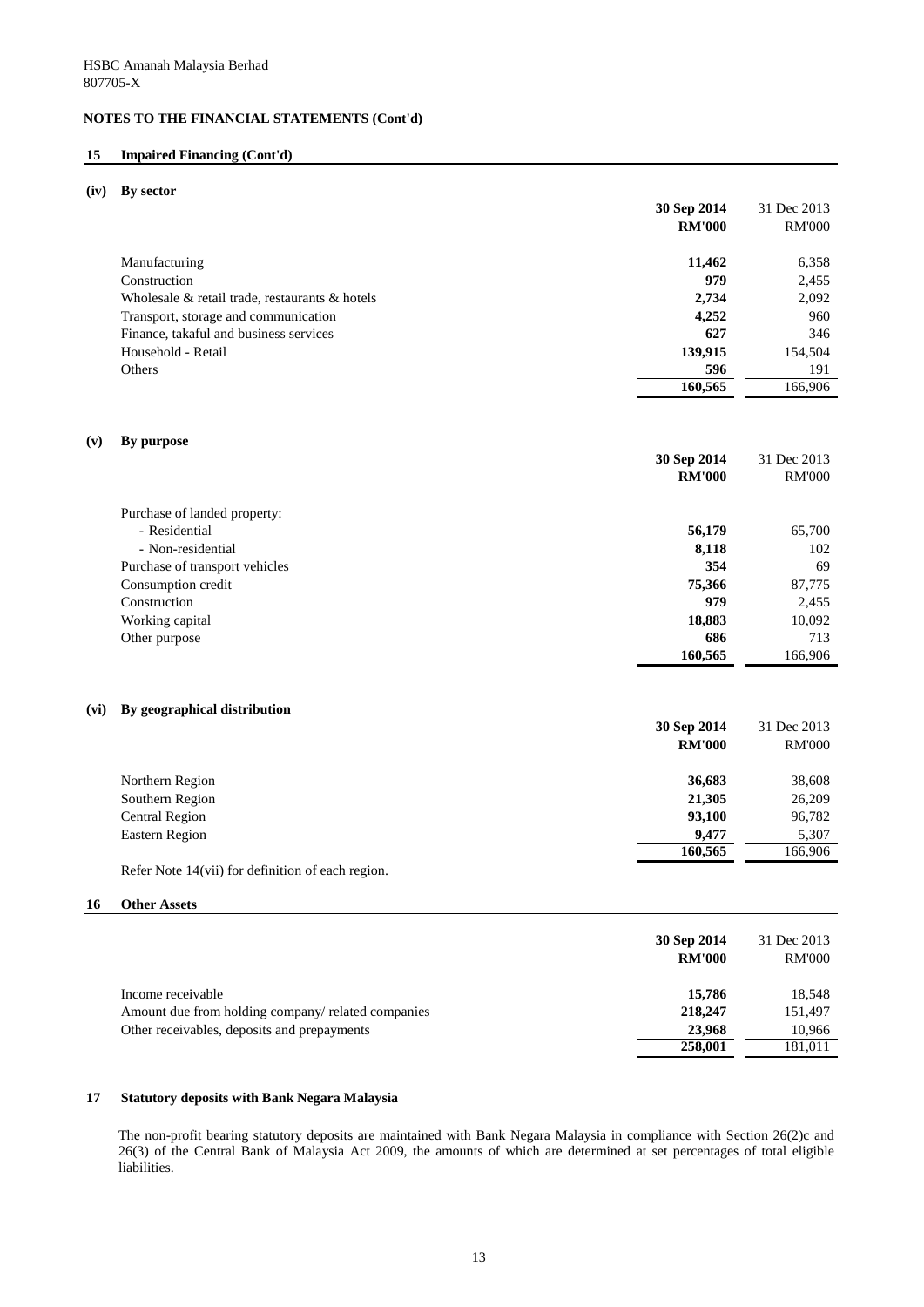### **18 Deposits From Customers**

**(i) By type of deposit**

|                                    | 30 Sep 2014   | 31 Dec 2013   |
|------------------------------------|---------------|---------------|
|                                    | <b>RM'000</b> | <b>RM'000</b> |
|                                    |               | Restated      |
| Non-Mudharabah Fund                |               |               |
| Demand deposits                    |               |               |
| - Wadiah                           | 1,462,727     | 1,152,713     |
| - Wakalah                          |               | 98,682        |
| Savings deposits                   |               |               |
| - Wadiah                           | 1,295,695     | 611,078       |
| - Wakalah                          |               | 617,472       |
| Fixed return investment deposits   |               |               |
| - Murabahah                        | 6,374,783     | 6,552,310     |
| Islamic repurchase agreements      |               |               |
| - Bai Al-Inah                      | 170,080       | 152,660       |
| Negotiable instruments of deposits |               |               |
| - Wakalah                          |               | 10,703        |
| - Wakalah with Commodity Wa'ad     | 705,302       | 526,705       |
| Others                             |               |               |
| - Wakalah with Commodity Wa'ad     | 895,467       | 1,138,431     |
| - Wakalah with Murabahah           | 136,845       | 169,810       |
|                                    | 11,040,899    | 11,030,564    |

The maturity structure of fixed return investment deposits and negotiable instruments of deposits is as follows:

| <b>RM'000</b> | <b>RM'000</b> |
|---------------|---------------|
| 5,512,161     | 5,726,792     |
| 1,019,854     | 909,369       |
| 97,026        | 92,019        |
| 451,044       | 361,538       |
| 7,080,085     | 7,089,718     |
|               |               |
|               |               |

### **(ii) By type of customer**

|                                 | 30 Sep 2014   | 31 Dec 2013   |
|---------------------------------|---------------|---------------|
|                                 | <b>RM'000</b> | <b>RM'000</b> |
| Government and statutory bodies | 38,252        | 87,211        |
| Business enterprises            | 2,057,459     | 1,930,020     |
| Individuals                     | 6,773,165     | 7,038,482     |
| Others                          | 2,172,023     | 1,974,851     |
|                                 | 11,040,899    | 11,030,564    |

#### **19 Deposits and Placements from Banks and Other Financial Institutions**

|                              | 30 Sep 2014<br><b>RM'000</b> | 31 Dec 2013<br><b>RM'000</b><br>Restated |
|------------------------------|------------------------------|------------------------------------------|
| Non-Mudharabah               |                              |                                          |
| Licensed banks               | 1,666,112                    | 793,520                                  |
| Bank Negara Malaysia         | 8,498                        | 26,815                                   |
| Other financial institutions | $\blacksquare$               | 134                                      |
| Mudharabah                   |                              |                                          |
| Licensed banks               | 779,000                      | 760,000                                  |
| Other financial institutions | 60,000                       |                                          |
|                              | 2,513,610                    | 1,580,469                                |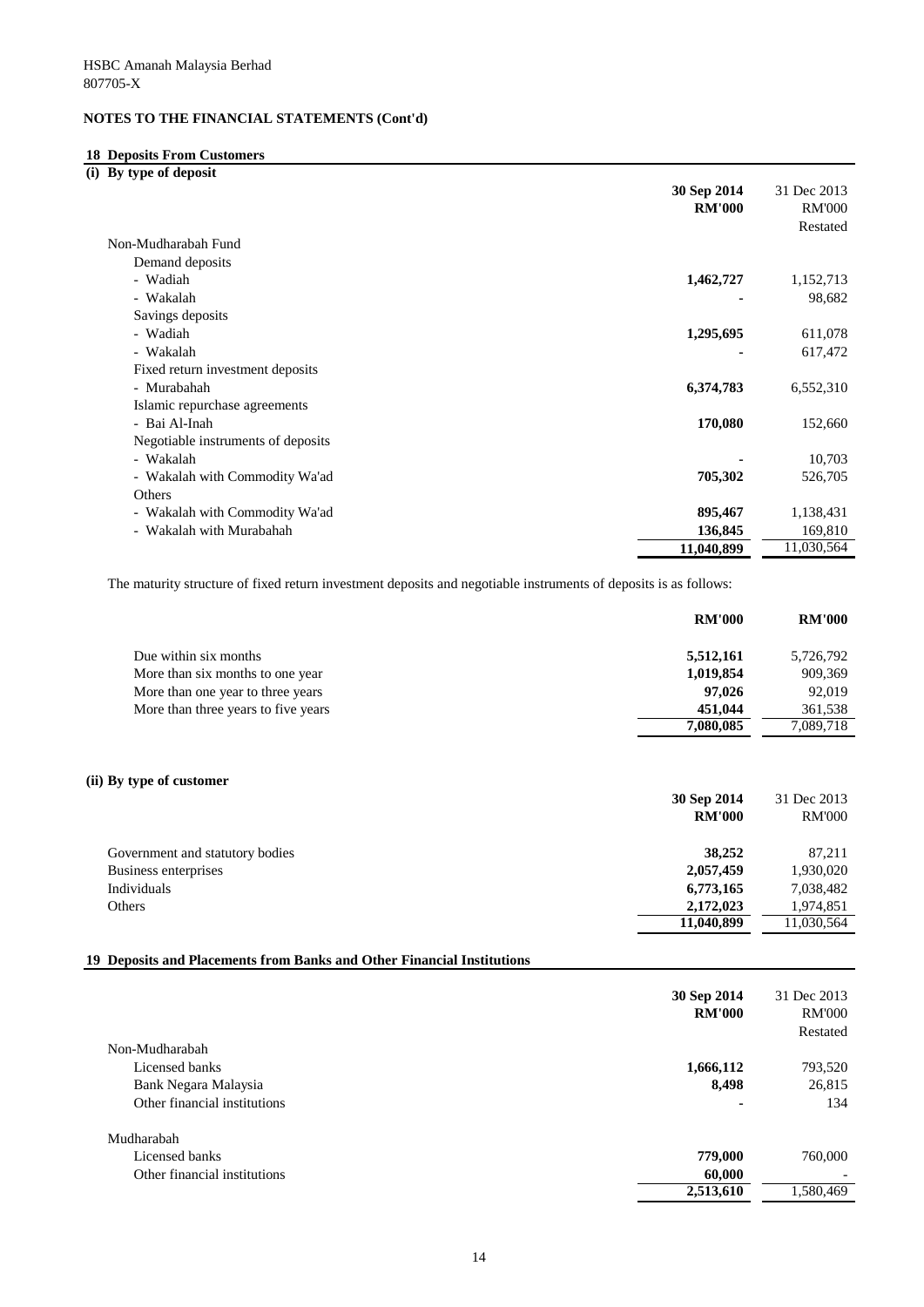### **20 Other Liabilities**

|     |                                                          |             | 30 Sep 2014                                                                                                             | 31 Dec 2013                  |
|-----|----------------------------------------------------------|-------------|-------------------------------------------------------------------------------------------------------------------------|------------------------------|
|     |                                                          | <b>Note</b> | <b>RM'000</b>                                                                                                           | <b>RM'000</b>                |
|     | Profit payable                                           |             | 54,268                                                                                                                  | 52,383                       |
|     | Amounts due to holding company/ related companies        |             | 238                                                                                                                     | 9,137                        |
|     | Profit equalisation reserve                              | (a)         | 1,075                                                                                                                   | 1,290                        |
|     | Other creditors and accruals                             | (b)         | 90,849                                                                                                                  | 85,170                       |
|     |                                                          |             | 146,430                                                                                                                 | 147,980                      |
| (a) | Movement in profit equalisation reserve is as follows:   |             |                                                                                                                         |                              |
|     |                                                          |             | 30 Sep 2014                                                                                                             | 31 Dec 2013                  |
|     |                                                          |             | <b>RM'000</b>                                                                                                           | <b>RM'000</b>                |
|     | At beginning of period/year                              |             | 1,290                                                                                                                   | 1,340                        |
|     | Contribution to non-profit organisations                 |             | (215)                                                                                                                   | (50)                         |
|     | At end of period/year                                    |             | 1,075                                                                                                                   | 1,290                        |
|     | Shariah non-compliant activities.                        |             | Included in other creditors and accruals is excess compensation balance and profit earned from inadvertent financing of |                              |
|     | Source and use of charity funds                          |             | 30 Sep 2014<br><b>RM'000</b>                                                                                            | 31 Dec 2013<br><b>RM'000</b> |
|     | Source of charity funds                                  |             |                                                                                                                         |                              |
|     | At beginning of period/year                              |             | $\mathbf{3}$                                                                                                            | 32                           |
|     | Income from inadvertent Shariah non-compliant activities |             | 53                                                                                                                      | 72                           |
|     | Use of charity funds                                     |             |                                                                                                                         |                              |
|     | Contribution to non-profit organisations                 |             |                                                                                                                         |                              |
|     | At end of period/year                                    |             | 56                                                                                                                      | $\mathfrak{Z}$               |
|     |                                                          |             |                                                                                                                         |                              |
|     | <b>Multi-Currency Sukuk Programme</b>                    |             | 30 Sep 2014                                                                                                             | 31 Dec 2013                  |
|     |                                                          |             | <b>RM'000</b>                                                                                                           | (101)<br><b>RM'000</b>       |
|     | Multi-Currency Sukuk Programme ("MCSP")                  |             | 500,000                                                                                                                 | 500,000                      |

The Bank has established a RM3 billion Multi-Currency Sukuk Programme where the above is the first series/ issuance. The Sukuk's maturity date is 28 September 2017 and bears a distribution rate of 3.75% per annum payable semi-annually in arrears. The Sukuk issued under the MCSP is carried at amortised cost, with profit payable recognised on an accrual basis.

| 22 | <b>Subordinated Commodity Murabahah Financing</b> |               |             |
|----|---------------------------------------------------|---------------|-------------|
|    |                                                   | 30 Sep 2014   | 31 Dec 2013 |
|    |                                                   | <b>RM'000</b> | RM'000      |
|    | Subordinated Commodity Murabahah Financing        | 254,817       |             |

This is a Basel III compliant Tier 2 subordinated Commodity Murabahah financing-i of USD equivalent of RM250 million from the Bank's immediate holding company, HSBC Bank Malaysia Berhad. The tenor of the facility is 10 years with the profit payable quarterly in arrears from the utilisation date.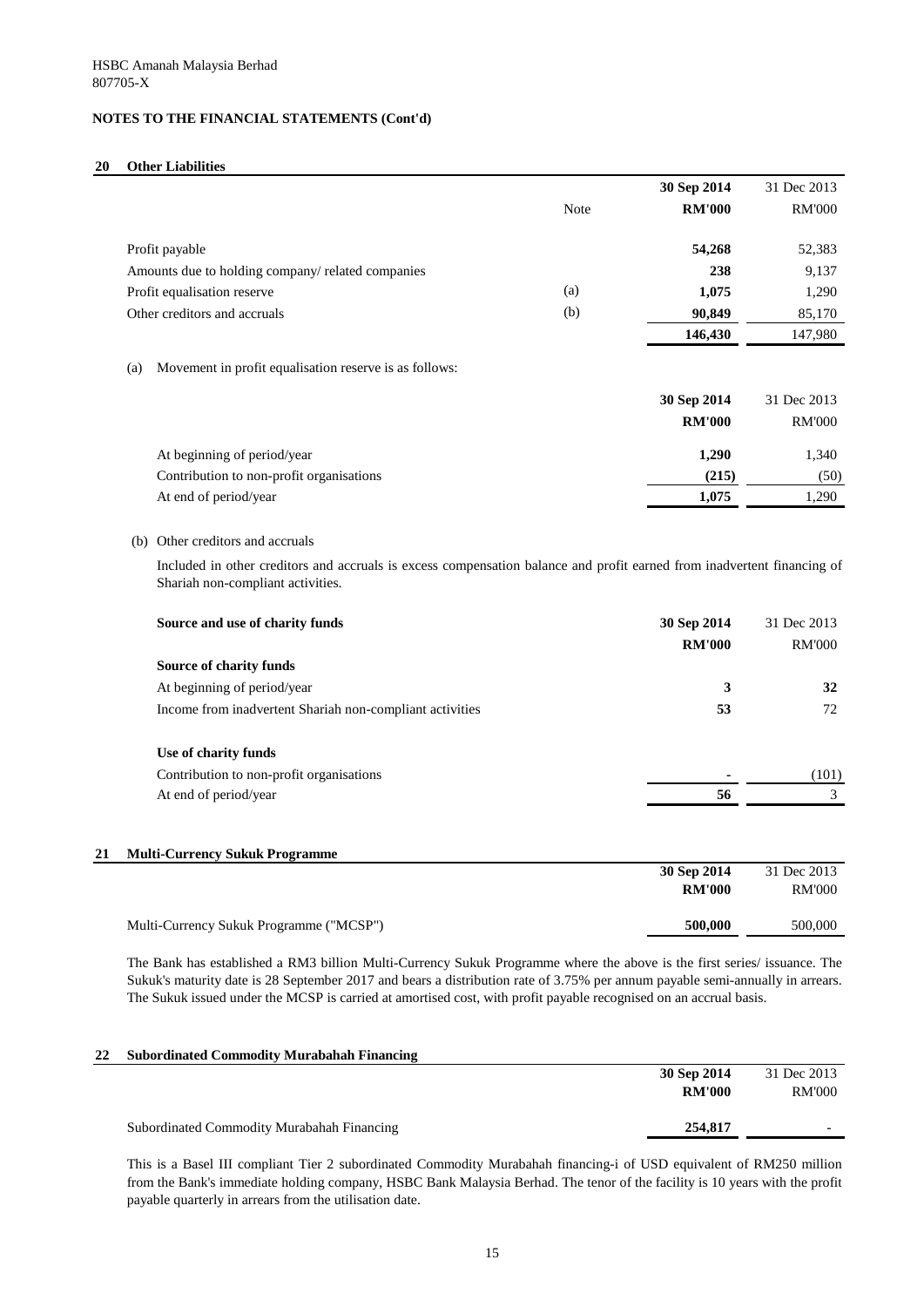### **23 Income Derived from Investment of Depositors' Funds and Others**

|                                      | <b>Third Quarter</b>       |               | <b>Year-To-Date Ended</b> |               |
|--------------------------------------|----------------------------|---------------|---------------------------|---------------|
|                                      | 30 Sep 2014<br>30 Sep 2013 |               | 30 Sep 2014               | 30 Sep 2013   |
|                                      | <b>RM'000</b>              | <b>RM'000</b> | <b>RM'000</b>             | <b>RM'000</b> |
| Income derived from investment of:   |                            |               |                           |               |
| general investment deposits<br>(i)   | 122,817                    | 116,051       | 365,767                   | 335,243       |
| specific investment deposits<br>(ii) | 11,313                     | 5,241         | 25,023                    | 26,224        |
| (iii) other deposits                 | 28,741                     | 30,260        | 87,775                    | 80,350        |
|                                      | 162,871                    | 151,552       | 478,565                   | 441,817       |

(i) Income derived from investment of general investment deposits

|                                                                                                    | 30 Sep 2014   | 30 Sep 2013   | 30 Sep 2014   | 30 Sep 2013   |
|----------------------------------------------------------------------------------------------------|---------------|---------------|---------------|---------------|
|                                                                                                    | <b>RM'000</b> | <b>RM'000</b> | <b>RM'000</b> | <b>RM'000</b> |
| Finance income and hibah:                                                                          |               |               |               |               |
| Financing and advances                                                                             |               |               |               |               |
| - Profit earned other than recoveries from                                                         |               |               |               |               |
| impaired financing                                                                                 | 98,666        | 93,742        | 286,300       | 276,513       |
| - Recoveries from impaired financing                                                               | 2,696         | 1,776         | 8,687         | 5,871         |
| Financial investments available-for-sale                                                           | 11,713        | 2,783         | 32,090        | 12,096        |
| Money at call and deposit with financial                                                           |               |               |               |               |
| institutions                                                                                       | 15,586        | 17,830        | 45,369        | 40,843        |
|                                                                                                    | 128,661       | 116,131       | 372,446       | 335,323       |
| Other operating income                                                                             |               |               |               |               |
| Net gains from dealing in foreign currency                                                         | 871           |               | 7,959         |               |
| Net gains/(loss) from sale of financial assets<br>held-for-trading and other financial instruments | 4,167         | (80)          | 12,165        | (80)          |
| Net unrealised (loss)/gains from revaluation of financial                                          |               |               |               |               |
| assets held-for-trading                                                                            | (587)         |               | 626           |               |
| Net profit paid for financial assets held-for-trading                                              |               |               |               |               |
| and other financial instruments                                                                    | (10, 813)     |               | (33, 336)     |               |
| Net gain from trading in derivatives                                                               | 279           |               | 6,015         |               |
| Others                                                                                             | 239           |               | (108)         |               |
|                                                                                                    | (5, 844)      | (80)          | (6, 679)      | (80)          |
|                                                                                                    | 122,817       | 116,051       | 365,767       | 335,243       |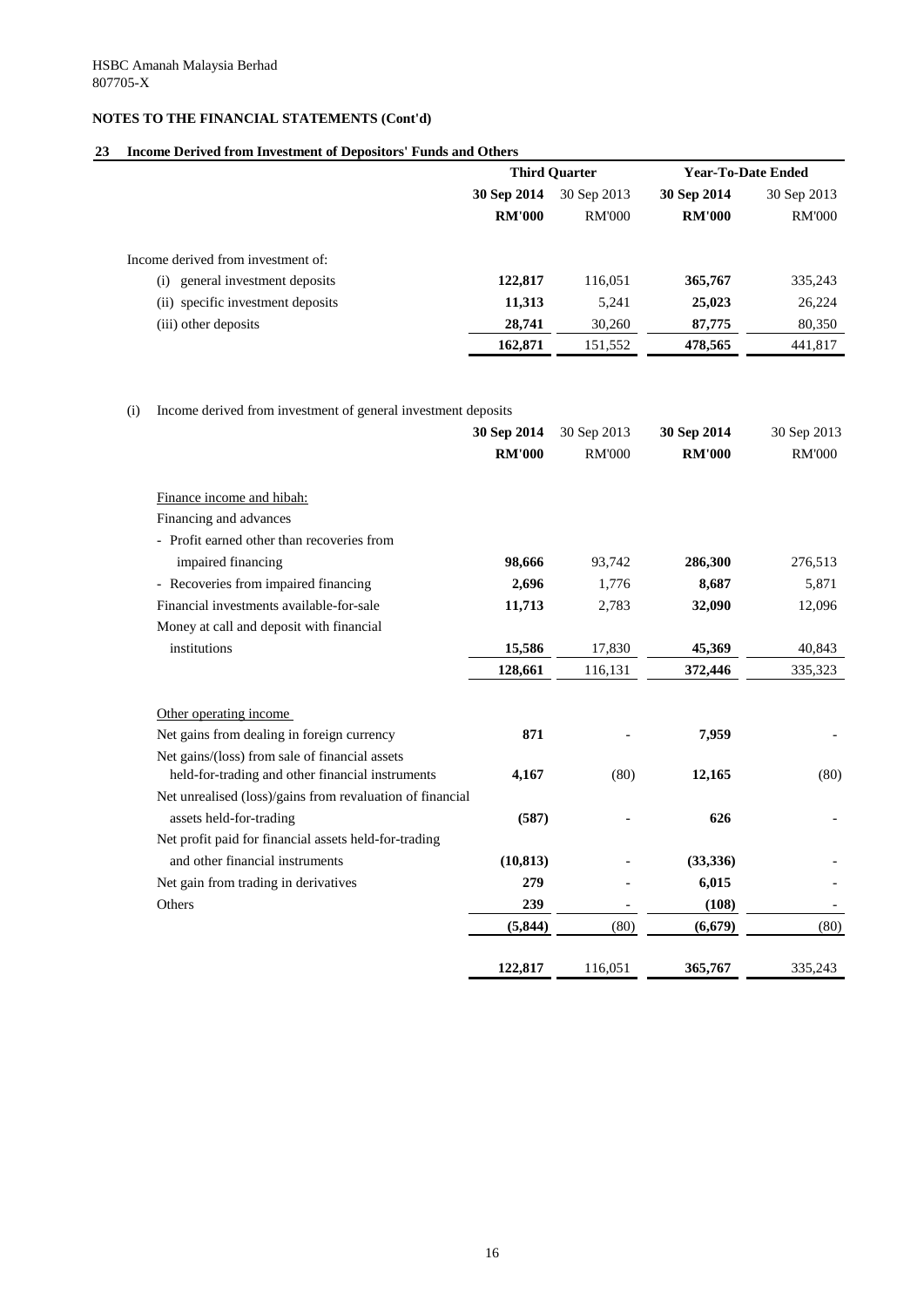## **23 Income Derived from Investment of Depositors' Funds and Others (Cont'd)**

## (ii) Income derived from investment of specific investment deposits

|                                                                                    | <b>Third Quarter</b>         |                              | <b>Year-To-Date Ended</b>    |                              |
|------------------------------------------------------------------------------------|------------------------------|------------------------------|------------------------------|------------------------------|
|                                                                                    | 30 Sep 2014<br><b>RM'000</b> | 30 Sep 2013<br><b>RM'000</b> | 30 Sep 2014<br><b>RM'000</b> | 30 Sep 2013<br><b>RM'000</b> |
| Finance income and hibah:                                                          |                              |                              |                              |                              |
| Financing and advances                                                             |                              |                              |                              |                              |
| - Profit earned other than recoveries from                                         |                              |                              |                              |                              |
| impaired financing                                                                 | 6,435                        | 2,738                        | 16,626                       | 12,339                       |
| Financial investments available-for-sale                                           |                              | 5,009                        |                              | 12,650                       |
|                                                                                    | 6,435                        | 7,747                        | 16,626                       | 24,989                       |
| Other operating income                                                             |                              |                              |                              |                              |
| Fees and commission                                                                | 597                          | 644                          | 1,952                        | 2,793                        |
| Net gains from dealing in foreign currency                                         | 4,281                        | 6,743                        | 6,445                        | 15,737                       |
| Net gain from sale of financial assets                                             |                              |                              |                              |                              |
| held-for-trading and other financial instruments                                   |                              | 3,808                        |                              | 14,255                       |
| Net gains from trading in derivatives                                              |                              | 229                          |                              | 355                          |
| Net profit paid from financial assets                                              |                              |                              |                              |                              |
| held-for-trading and other financial instruments                                   |                              | (13, 405)                    |                              | (30,297)                     |
| Net unrealised loss from revaluation of financial                                  |                              |                              |                              |                              |
| assets held-for-trading                                                            |                              | (525)                        |                              | (1,608)                      |
|                                                                                    | 4,878                        | (2,506)                      | 8,397                        | 1,235                        |
|                                                                                    | 11,313                       | 5,241                        | 25,023                       | 26,224                       |
| The above fees and commissions were derived from the following major contributors: |                              |                              |                              |                              |
| Guarantee fees                                                                     | 174                          | 284                          | 688                          | 810                          |
| Service charges and fees                                                           | 388                          | 19                           | 1,152                        | 78                           |
| Credit facilities                                                                  | 1                            | 284                          | $\mathbf{2}$                 | 1,290                        |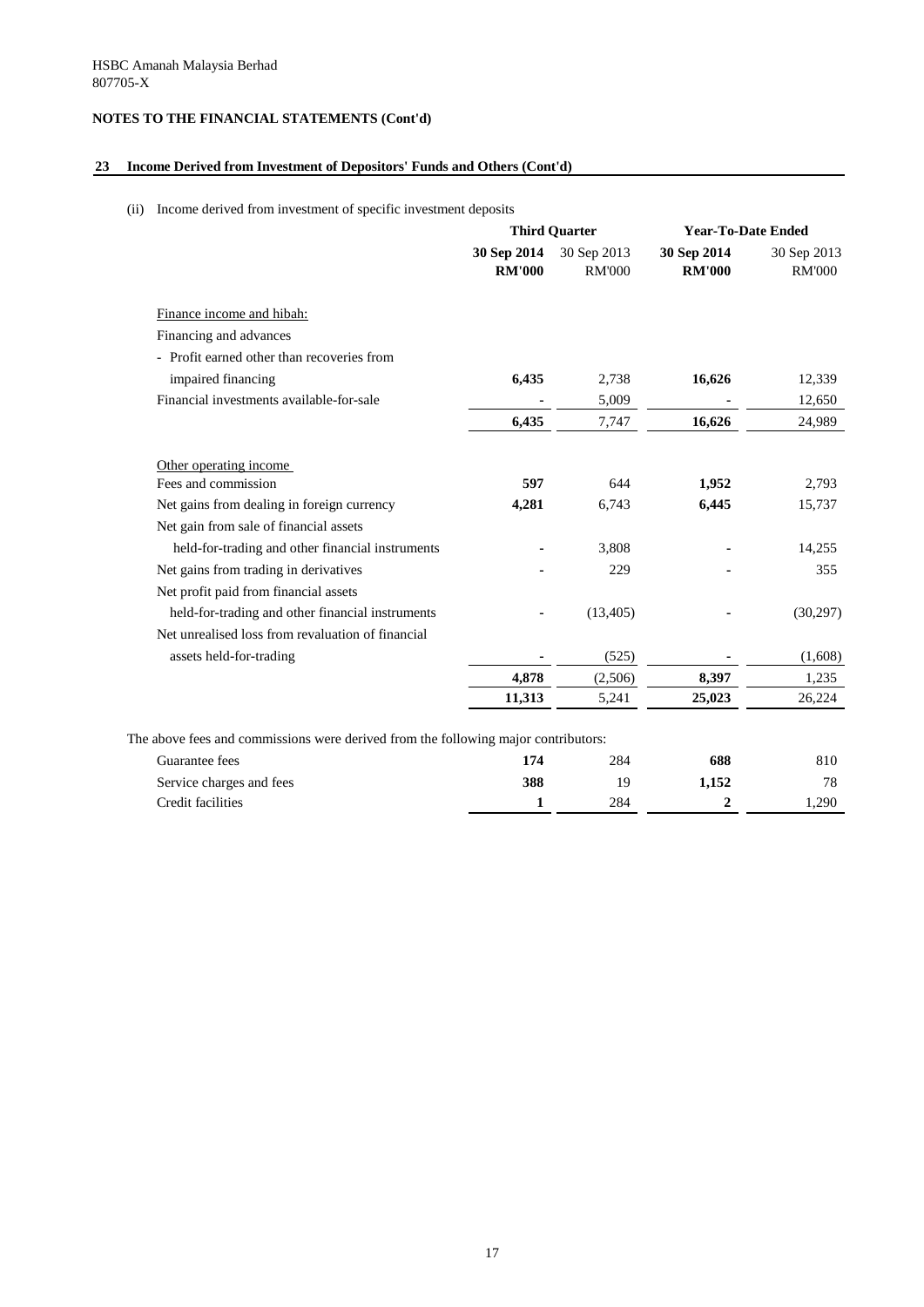## **23 Income Derived from Investment of Depositors' Funds and Others (Cont'd)**

(iii) Income derived from investment of other deposits

|                                                           |                              | <b>Third Quarter</b>         |                              | <b>Year-To-Date Ended</b>    |
|-----------------------------------------------------------|------------------------------|------------------------------|------------------------------|------------------------------|
|                                                           | 30 Sep 2014<br><b>RM'000</b> | 30 Sep 2013<br><b>RM'000</b> | 30 Sep 2014<br><b>RM'000</b> | 30 Sep 2013<br><b>RM'000</b> |
| Finance income and hibah:                                 |                              |                              |                              |                              |
| Financing and advances                                    |                              |                              |                              |                              |
| - Profit earned other than recoveries from                |                              |                              |                              |                              |
| impaired financing                                        | 23,112                       | 24,507                       | 68,705                       | 66,274                       |
| - Recoveries from impaired financing                      | 629                          | 471                          | 2,085                        | 1,407                        |
| Financial investments available-for-sale                  | 2,750                        | 771                          | 7,701                        | 2,899                        |
| Money at call and deposit with financial                  |                              |                              |                              |                              |
| institutions                                              | 3,651                        | 4,530                        | 10,888                       | 9,789                        |
|                                                           | 30,142                       | 30,279                       | 89,379                       | 80,369                       |
| Other operating income                                    |                              |                              |                              |                              |
| Net gains from dealing in foreign currency                | 188                          |                              | 1,910                        |                              |
| Net gains/(loss) from sale of financial assets            |                              |                              |                              |                              |
| held-for-trading and other financial instruments          | 976                          | (19)                         | 2,919                        | (19)                         |
| Net gain from trading in derivatives                      | 49                           |                              | 1,443                        |                              |
| Net unrealised (loss)/gains from revaluation of financial |                              |                              |                              |                              |
| assets held-for-trading                                   | (145)                        |                              | 150                          |                              |
| Net profit paid from financial assets                     |                              |                              |                              |                              |
| held-for-trading and other financial instruments          | (2,527)                      |                              | (8,000)                      |                              |
| Others                                                    | 58                           |                              | (26)                         |                              |
|                                                           | (1, 401)                     | (19)                         | (1,604)                      | (19)                         |
|                                                           |                              |                              |                              |                              |
|                                                           | 28,741                       | 30,260                       | 87,775                       | 80,350                       |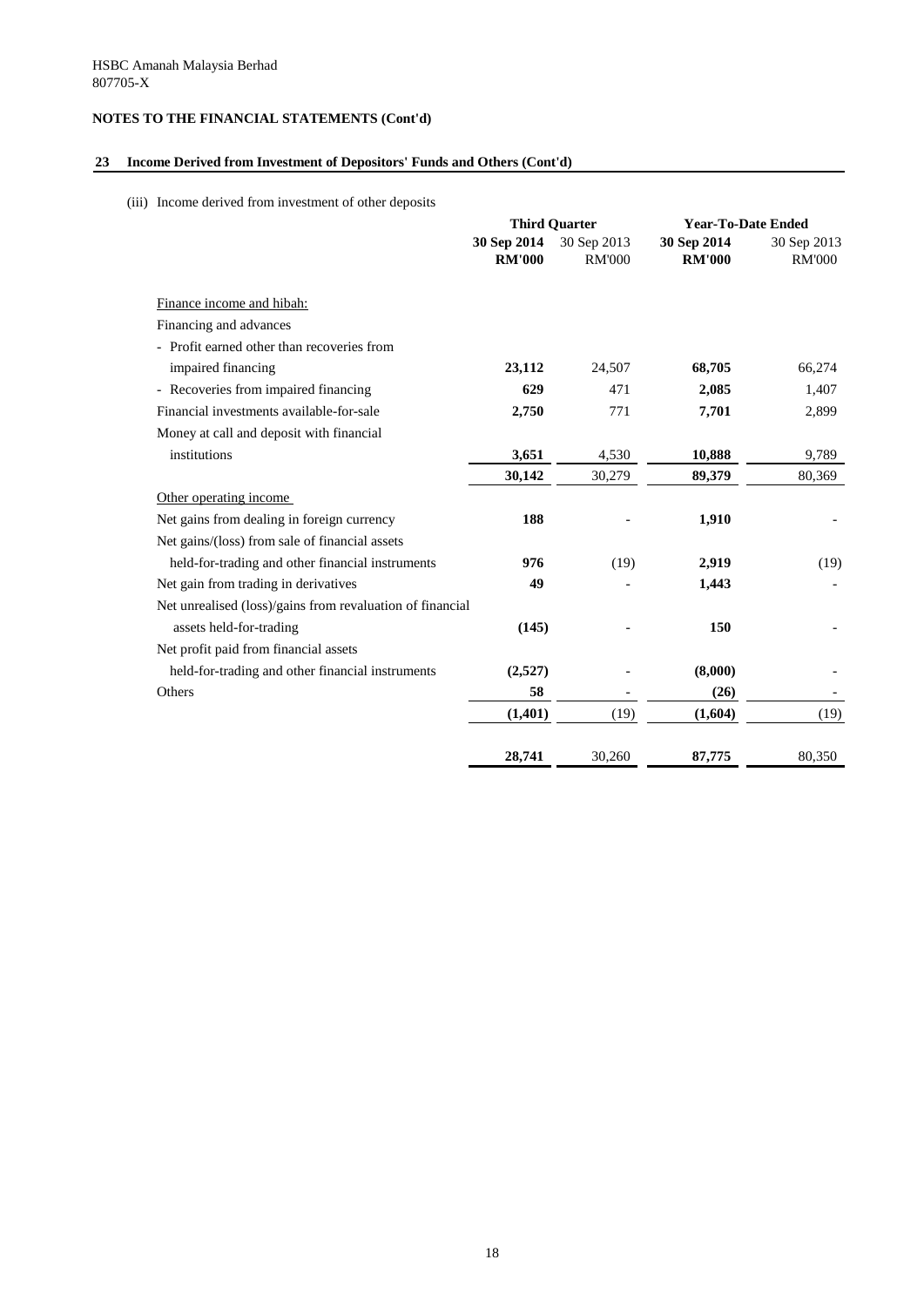## **24 Income Derived from Investment of Shareholder's Funds**

|                                                                                    |               | <b>Third Quarter</b> | <b>Year-To-Date Ended</b> |               |
|------------------------------------------------------------------------------------|---------------|----------------------|---------------------------|---------------|
|                                                                                    | 30 Sep 2014   | 30 Sep 2013          | 30 Sep 2014               | 30 Sep 2013   |
|                                                                                    | <b>RM'000</b> | <b>RM'000</b>        | <b>RM'000</b>             | <b>RM'000</b> |
| Finance income and hibah:                                                          |               |                      |                           |               |
| Financing and advances                                                             |               |                      |                           |               |
| - Profit earned other than recoveries from                                         |               |                      |                           |               |
| impaired financing                                                                 | 11,499        | 9,815                | 32,681                    | 30,916        |
| - Recoveries from impaired financing                                               | 316           | 184                  | 992                       | 657           |
| Financial investments available-for-sale                                           | 1,363         | 277                  | 3,663                     | 1,352         |
| Money at call and deposit with financial                                           |               |                      |                           |               |
| institutions                                                                       | 1,817         | 1,910                | 5,179                     | 4,567         |
|                                                                                    | 14,995        | 12,186               | 42,515                    | 37,492        |
| Other operating income                                                             |               |                      |                           |               |
| Fees and commission                                                                | 19,640        | 16,593               | 57,441                    | 56,346        |
| Net gains from dealing in foreign currency                                         | 108           |                      | 908                       |               |
| Net gains/(loss) from sale of financial assets                                     |               |                      |                           |               |
| held-for-trading and other financial instruments                                   | 486           | (9)                  | 1,389                     | (9)           |
| Net gain from trading in derivatives                                               | 39            |                      | 687                       |               |
| Net unrealised (loss)/gains from revaluation of financial                          |               |                      |                           |               |
| assets held-for-trading                                                            | (66)          |                      | 71                        |               |
| Net profit paid from financial assets held-for-trading                             |               |                      |                           |               |
| and other financial instruments                                                    | (1,262)       |                      | (3,805)                   |               |
| Shared-service fees from holding company                                           | 873           | 859                  | 2,707                     | 2,668         |
| Other income                                                                       | 28            | 59                   | 628                       | 183           |
|                                                                                    | 19,846        | 17,502               | 60,026                    | 59,188        |
|                                                                                    | 34,841        | 29,688               | 102,541                   | 96,680        |
| The above fees and commissions were derived from the following major contributors: |               |                      |                           |               |
| Service charges and fees                                                           | 4,676         | 4,181                | 14,183                    | 14,846        |
| Cards                                                                              | 8,024         | 6,643                | 23,634                    | 20,295        |
| Agency fees                                                                        | 3,730         | 4,043                | 12,493                    | 12,971        |
| <b>Impairment Losses on Financing</b>                                              |               |                      |                           |               |
|                                                                                    | 30 Sep 2014   | 30 Sep 2013          | 30 Sep 2014               | 30 Sep 2013   |
|                                                                                    | <b>RM'000</b> | <b>RM'000</b>        | <b>RM'000</b>             | <b>RM'000</b> |
| Impairment charges on financing:                                                   |               |                      |                           |               |
| Individual allowance for impairment<br>(a)                                         |               |                      |                           |               |
| - Provided                                                                         | 13,062        | 11,359               | 43,349                    | 31,119        |
| - Written back                                                                     | (14, 463)     | (9,601)              | (37,699)                  | (25, 883)     |
| Collective allownce for impairment<br>(b)                                          |               |                      |                           |               |
| - Provided                                                                         | 34,648        | 29,995               | 90,246                    | 106,517       |
| - Written back                                                                     | (4, 424)      | (13,251)             | (22, 159)                 | (32, 364)     |
| Impaired financing                                                                 |               |                      |                           |               |
| - Recovered                                                                        | (7,790)       | (7,505)              | (23, 029)                 | (23,052)      |
| - Written off                                                                      | 349           | 881                  | 2,706                     | 2,189         |
|                                                                                    | 21,382        | 11,878               | 53,414                    | 58,526        |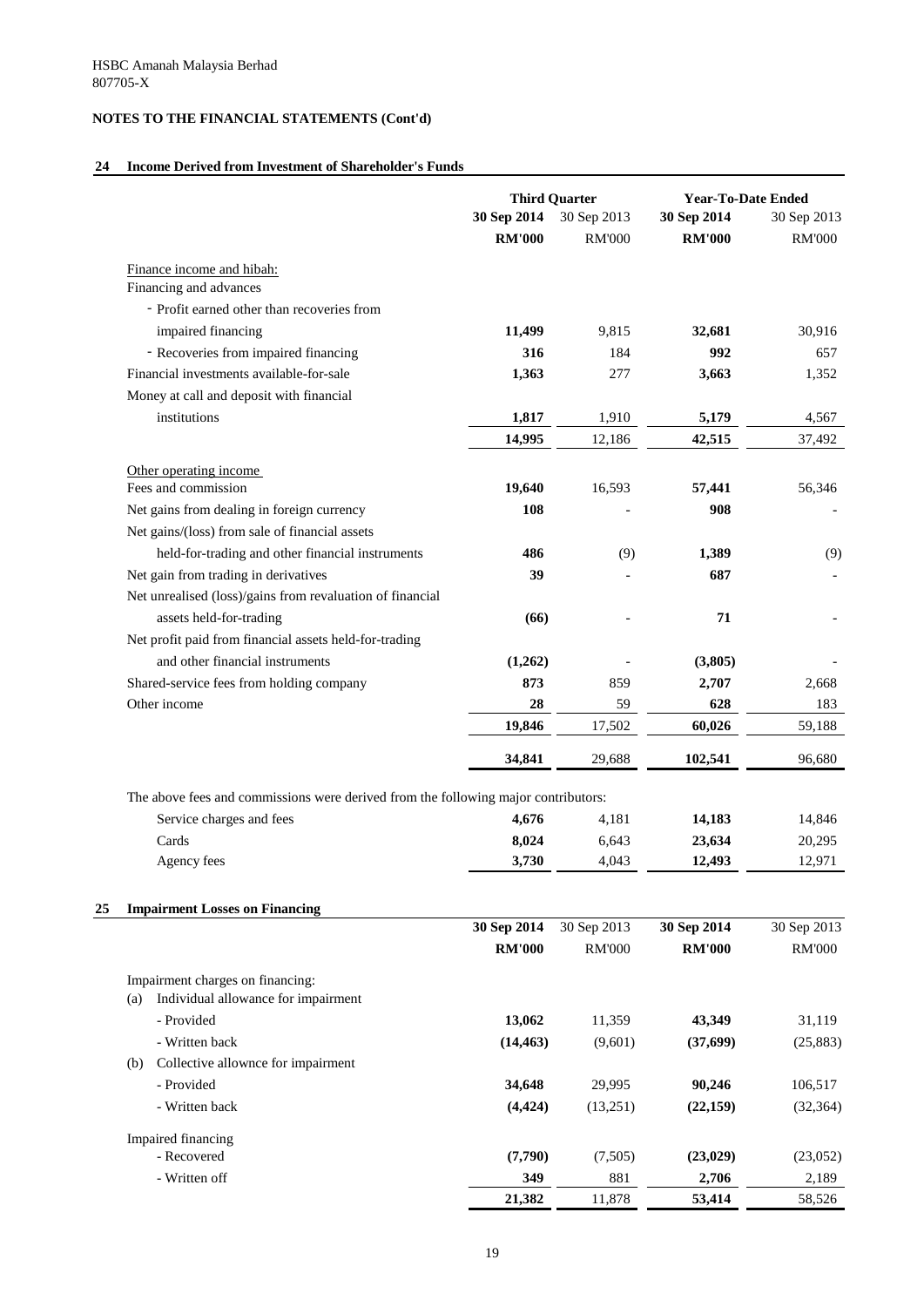## **26 Income Attributable to Depositors**

| 26 | <b>Income Attributable to Depositors</b>                                          |                |                      |                           |                 |  |
|----|-----------------------------------------------------------------------------------|----------------|----------------------|---------------------------|-----------------|--|
|    |                                                                                   |                | <b>Third Quarter</b> | <b>Year-To-Date Ended</b> |                 |  |
|    |                                                                                   | 30 Sep 2014    | 30 Sep 2013          | 30 Sep 2014               | 30 Sep 2013     |  |
|    |                                                                                   | <b>RM'000</b>  | <b>RM'000</b>        | <b>RM'000</b>             | <b>RM'000</b>   |  |
|    |                                                                                   |                | Restated             |                           | Restated        |  |
|    | Non-Mudharabah Fund                                                               |                |                      |                           |                 |  |
|    | Deposits from customers                                                           | 55,121         | 51,645               | 163,706                   | 143,694         |  |
|    | Deposits and placements of banks and other<br>financial institutions              | 4,866          | 2,146                | 8,107                     | 4,836           |  |
|    | Others                                                                            | 6,992          | 5,272                | 17,516                    | 15,247          |  |
|    | Mudharabah Fund                                                                   |                |                      |                           |                 |  |
|    | Deposits and placements of banks and other                                        |                |                      |                           |                 |  |
|    | financial institutions                                                            | 7,854          | 7,364                | 20,955                    | 24,382          |  |
|    |                                                                                   | 74,833         | 66,427               | 210,284                   | 188,159         |  |
|    |                                                                                   |                |                      |                           |                 |  |
| 27 | <b>Personnel Expenses</b>                                                         |                |                      |                           |                 |  |
|    |                                                                                   | 30 Sep 2014    | 30 Sep 2013          | 30 Sep 2014               | 30 Sep 2013     |  |
|    |                                                                                   | <b>RM'000</b>  | <b>RM'000</b>        | <b>RM'000</b>             | <b>RM'000</b>   |  |
|    |                                                                                   |                | Restated             |                           | Restated        |  |
|    | Salaries, allowances and bonuses<br><b>Employees Provident Fund contributions</b> | 9,326<br>1,536 | 8,330<br>1,329       | 26,900<br>4,394           | 23,229<br>3,379 |  |
|    | Other staff related costs                                                         | 463            | 431                  | 1,444                     | 1,772           |  |
|    |                                                                                   | 11,325         | 10,090               | 32,738                    | 28,380          |  |
|    |                                                                                   |                |                      |                           |                 |  |
| 28 | <b>Other Overheads and Expenditures</b>                                           |                |                      |                           |                 |  |
|    |                                                                                   | 30 Sep 2014    | 30 Sep 2013          | 30 Sep 2014               | 30 Sep 2013     |  |
|    |                                                                                   | <b>RM'000</b>  | <b>RM'000</b>        | <b>RM'000</b>             | <b>RM'000</b>   |  |
|    |                                                                                   |                | Restated             |                           | Restated        |  |
|    | Promotion and marketing related expenses                                          | 5,239          | 3,335                | 16,804                    | 13,471          |  |
|    | Establishment related expenses                                                    |                |                      |                           |                 |  |
|    | Depreciation of equipment                                                         | 2,143          | 2,563                | 6,428                     | 7,741           |  |
|    | Amortisation of intangible assets                                                 | $\overline{2}$ | 6                    | 6                         | 17              |  |
|    | Information technology costs                                                      | 783            | 742                  | 1,905                     | 1,652           |  |
|    | Hire of equipment                                                                 |                | $\overline{4}$       | 3                         | 27              |  |
|    | Rental of premises                                                                | 2,174          | 1,948                | 6,176                     | 5,942           |  |
|    | Equipment written off                                                             |                |                      |                           | 14              |  |
|    | <b>Utilities</b>                                                                  | 580            | 449                  | 1,334                     | 1,323           |  |
|    | Others                                                                            | 285            | 250                  | 903                       | 668             |  |
|    |                                                                                   | 5,967          | 5,962                | 16,755                    | 17,384          |  |
|    | General administrative expenses                                                   |                |                      |                           |                 |  |
|    | Intercompany expenses                                                             | 32,374         | 27,609               | 97,957                    | 90,323          |  |
|    | Auditors' remuneration                                                            |                |                      |                           |                 |  |
|    | <b>Statutory audit fees</b>                                                       |                |                      |                           |                 |  |
|    | <b>KPMG</b> Malaysia                                                              | 30             | 30                   | 90                        | 90              |  |
|    | Other services                                                                    |                |                      |                           |                 |  |
|    | <b>KPMG</b> Malaysia                                                              | 73             | 75                   | 168                       | 150             |  |
|    | Professional fees                                                                 | 472            | 235                  | 1,295                     | 1,093           |  |
|    | Communication                                                                     | 424            | 184                  | 1,050                     | 1,172           |  |
|    | Entertainment                                                                     | 104            | 81                   | 306                       | 262             |  |
|    | Others                                                                            | 2,889          | 2,694                | 8,911                     | 5,928           |  |
|    |                                                                                   | 36,366         | 30,908               | 109,777                   | 99,018          |  |
|    |                                                                                   |                | 40,205               |                           | 129,873         |  |
|    |                                                                                   | 47,572         |                      | 143,336                   |                 |  |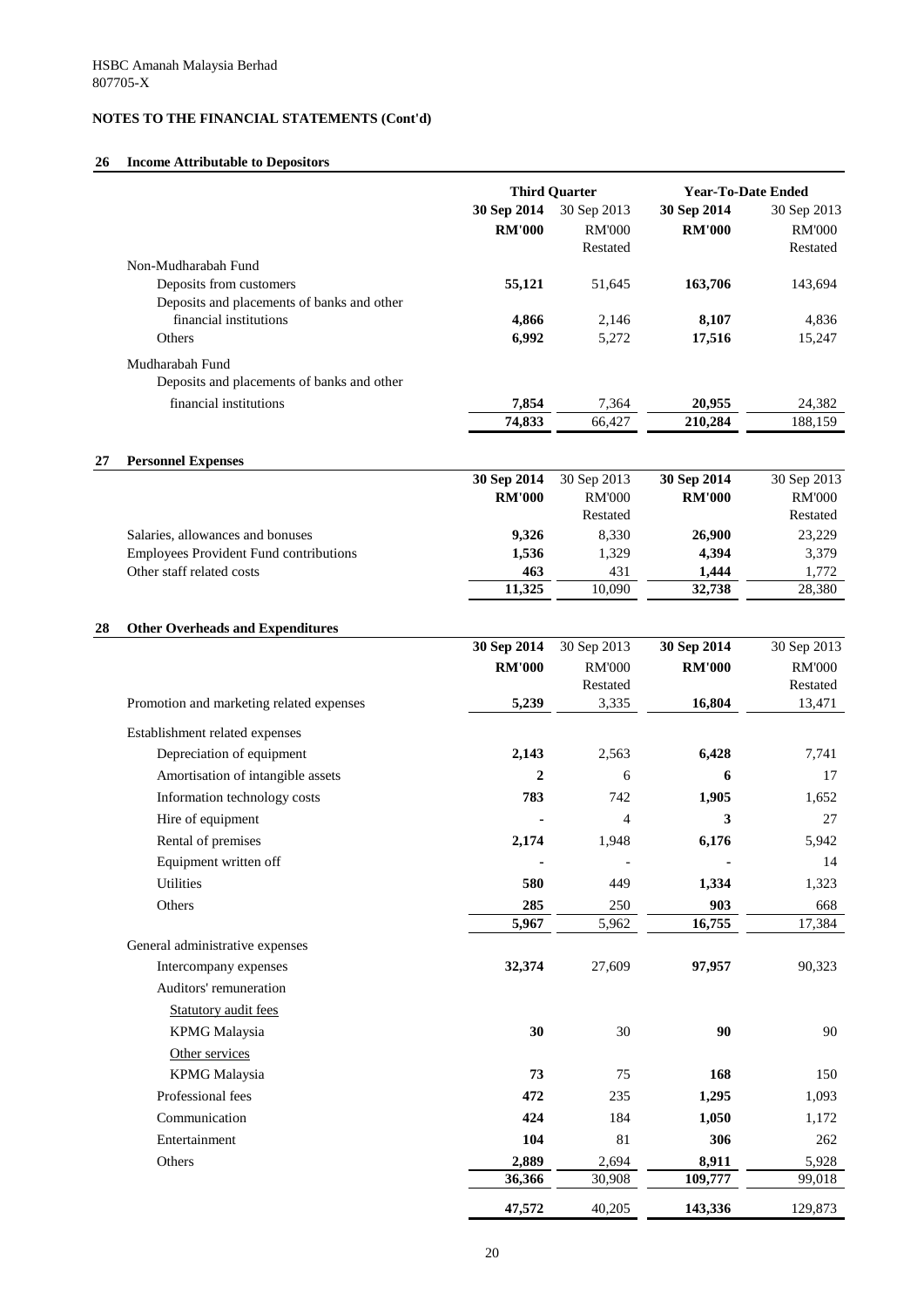## **29 Capital Adequacy**

|                                                                               | 30 Sep 2014   | 31 Dec 2013   |
|-------------------------------------------------------------------------------|---------------|---------------|
|                                                                               | <b>RM'000</b> | <b>RM'000</b> |
| Tier 1 capital                                                                |               |               |
| Paid-up ordinary share capital                                                | 50,000        | 50,000        |
| Share premium                                                                 | 610,000       | 610,000       |
| Retained profits                                                              | 535,071       | 472,050       |
| Other reserves                                                                | 60,083        | 43,345        |
| Regulatory adjustments                                                        | (20, 560)     | (5,116)       |
| Total Common Equity Tier 1 (CET1) and Tier 1 capital                          | 1,234,594     | 1,170,279     |
| Tier 2 capital                                                                |               |               |
| Subordinated Commodity Murabahah financing                                    | 254,817       |               |
| Collective impairment allowance (unimpaired portion) $\&$ regulatory reserves | 92,823        | 75,649        |
| Total Tier 2 capital                                                          | 347,640       | 75,649        |
| <b>Capital base</b>                                                           | 1,582,234     | 1,245,928     |
|                                                                               |               |               |
| <b>CET1</b> and Tier 1 Capital ratio                                          | 11.804%       | 12.300%       |
| <b>Total Capital ratio</b>                                                    | 15.128%       | 13.095%       |

The total capital and capital adequacy ratios have been computed based on the Standardised Approach in accordance with the Capital Adequacy Framework for Islamic Banks (CAFIB). The Bank has adopted the Standardised Approach for Credit Risk and Market Risk, and the Basic Indicator Approach for Operational Risk.

Breakdown of risk-weighted assets ("RWA") in the various categories of risk weights:

| 30 Sep 2014      |                      | 31 Dec 2013   |               |
|------------------|----------------------|---------------|---------------|
| <b>Principal</b> | <b>Risk-weighted</b> | Principal     | Risk-weighted |
| <b>RM'000</b>    | <b>RM'000</b>        | <b>RM'000</b> | <b>RM'000</b> |
| 18,364,897       | 9,424,600            | 16,569,610    | 8,580,305     |
| $\blacksquare$   | 120,486              |               | 78,252        |
| $\blacksquare$   | 913,994              |               | 856,104       |
| 18,364,897       | 10,459,080           | 16,569,610    | 9,514,661     |
|                  |                      |               |               |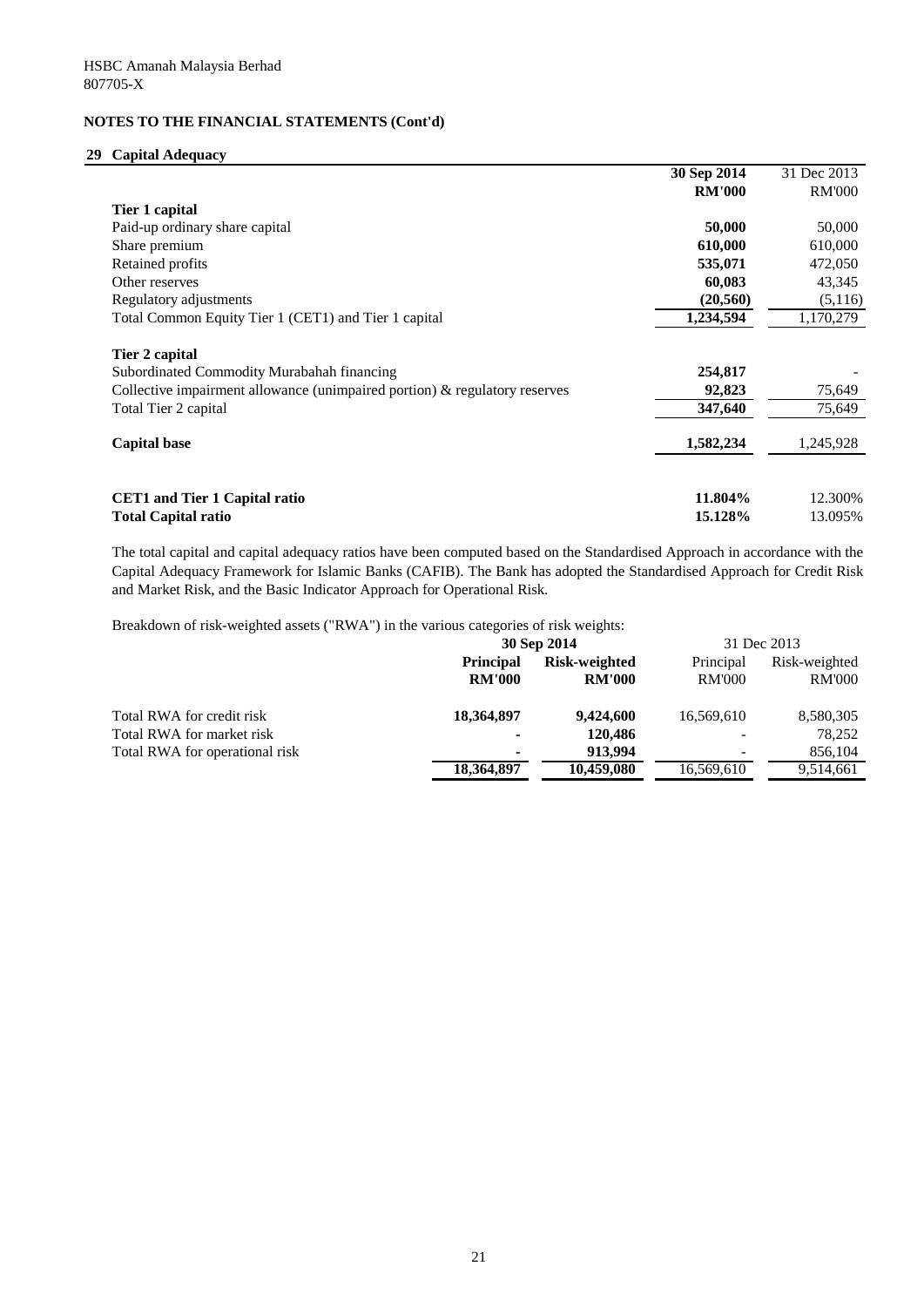#### **30 Commitments and Contingencies**

The table below shows the contracts or underlying principal amounts, positive fair value of derivative contracts, credit equivalent amounts and risk weighted amounts of unmatured off-balance sheet transactions as at the statement of financial position date. The underlying principal amounts indicate the volume of business outstanding and do not represent amounts at risk.

|                                                         |               | <b>Positive fair</b> |               |               |
|---------------------------------------------------------|---------------|----------------------|---------------|---------------|
|                                                         |               | value of             | <b>Credit</b> | <b>Risk</b>   |
|                                                         | Principal     | derivative           | equivalent    | weighted      |
|                                                         | amount        | contracts ^          | amount *      | amount *      |
| 30 Sep 2014                                             | <b>RM'000</b> | <b>RM'000</b>        | <b>RM'000</b> | <b>RM'000</b> |
| Direct credit substitutes                               | 489,141       |                      | 489,141       | 400,671       |
| Transaction-related contingent items                    | 1,029,017     |                      | 514,508       | 358,984       |
| Short-term self-liquidating trade-related contingencies | 45,905        |                      | 9,181         | 5,394         |
| Irrevocable commitments to extend credit                |               |                      |               |               |
| - Maturity not exceeding one year                       | 2,074,769     |                      | 414,954       | 340,281       |
| - Maturity exceeding one year                           | 1,105,079     |                      | 552,540       | 535,425       |
| Unutilised credit card lines                            | 1,267,305     |                      | 253,461       | 190,096       |
| Equity related contracts                                |               |                      |               |               |
| - Less than one year                                    | 215,142       | 1,008                | 14,141        | 2,828         |
| - One year to less than five years                      | 930,447       | 3,968                | 78,404        | 15,681        |
| Profit rate related contracts                           |               |                      |               |               |
| - Less than one year                                    | 83,000        | 64                   | 177           | 35            |
| - One year to less than five years                      | 4,746,531     | 68,358               | 190,806       | 56,254        |
| Foreign exchange related contracts                      |               |                      |               |               |
| - Less than one year                                    | 2,351,276     | 28,823               | 56,270        | 13,810        |
| - One year to less than five years                      | 817,191       | 9,968                | 83,515        | 54,096        |
| - Over five years                                       | 98,400        | 4,287                | 14,127        | 10,191        |
|                                                         | 15,253,203    | 116,476              | 2,671,225     | 1,983,746     |
|                                                         |               | Note 31              |               |               |
| 31 Dec 2013                                             |               |                      |               |               |
| Direct credit substitutes                               | 493,365       |                      | 493,365       | 448,235       |
| Transaction-related contingent items                    | 832,700       |                      | 416,350       | 293,927       |
| Short-term self-liquidating trade-related contingencies | 19,611        |                      | 3,922         | 3,288         |
| Irrevocable commitments to extend credit                |               |                      |               |               |
| - Maturity not exceeding one year                       | 1,873,926     |                      | 374,785       | 333,163       |
| - Maturity exceeding one year                           | 861,017       |                      | 430,508       | 416,910       |
| Unutilised credit card lines                            | 1,030,840     |                      | 206,168       | 154,626       |
| Equity related contracts                                |               |                      |               |               |
| - Less than one year                                    | 644,322       | 11                   | 39,062        | 18,346        |
| - One year to less than five years                      | 752,273       | 5,095                | 67,296        | 31,154        |
| Profit rate related contracts                           |               |                      |               |               |
| - Less than one year                                    | 98,500        | 359                  | 537           | 269           |
| - One year to less than five years                      | 3,101,025     | 58,935               | 154,051       | 85,717        |
| Foreign exchange related contracts                      |               |                      |               |               |
| - Less than one year                                    | 2,201,457     | 16,424               | 62,439        | 37,043        |
| - Over five years                                       | 98,370        | 4,640                | 14,587        | 12,127        |
|                                                         | 12,007,406    | 85,464               | 2,263,070     | 1,834,805     |
|                                                         |               | Note 31              |               |               |

**^** The foreign exchange, equity related and profit rate related contracts are off-balance sheet derivative financial instruments whose values change in response to change in prices or rates (such as foreign exchange rates, profit rates and commodities price) of the underlying instruments. The table above shows the Bank's derivative financial instruments at the statement of financial position date. The underlying principal amount of these derivative financial instruments and their corresponding gross positive (derivative financial asset) fair values at the statement of financial position date are shown above.

**\*** The credit equivalent and risk weighted amounts are computed using credit conversion factors and risk weighting rules as per Bank Negara Malaysia guidelines. The credit conversion factors and risk weighting rules were based on Basel II Capital Adequacy Framework for Islamic Banks, "CAFIB".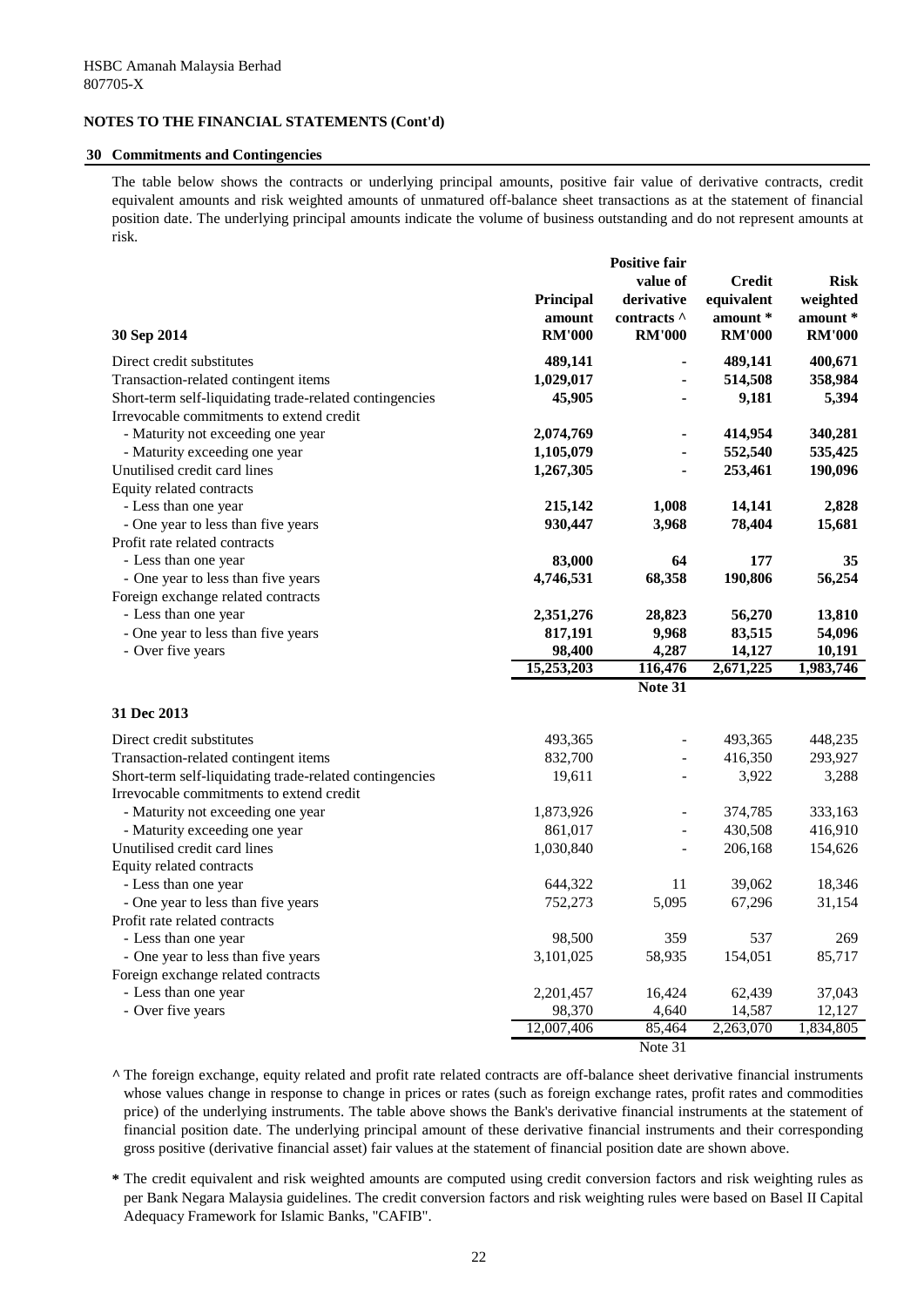#### **31 Derivative Financial Instruments**

Details of derivative financial instruments outstanding are as follows:

Derivative financial instruments measured at their fair values together with their corresponding contract/notional amounts:

|                               | <b>Contract / Notional Amount</b> |                                             |                |                               | <b>Positive Fair Value</b>    |                                             |                |                               | <b>Negative Fair Value</b>    |                                 |                              |                               |
|-------------------------------|-----------------------------------|---------------------------------------------|----------------|-------------------------------|-------------------------------|---------------------------------------------|----------------|-------------------------------|-------------------------------|---------------------------------|------------------------------|-------------------------------|
| 30 Sep 2014                   | Up to 1 Year<br><b>RM'000</b>     | $>1 - 5$ Years $> 5$ Years<br><b>RM'000</b> | <b>RM'000</b>  | <b>Total</b><br><b>RM'000</b> | Up to 1 Year<br><b>RM'000</b> | $>1 - 5$ Years $> 5$ Years<br><b>RM'000</b> | <b>RM'000</b>  | <b>Total</b><br><b>RM'000</b> | Up to 1 Year<br><b>RM'000</b> | $>1 - 5$ Years<br><b>RM'000</b> | $>$ 5 Years<br><b>RM'000</b> | <b>Total</b><br><b>RM'000</b> |
| <b>Trading derivatives:</b>   |                                   |                                             |                |                               |                               |                                             |                |                               |                               |                                 |                              |                               |
| Foreign exchange contracts    |                                   |                                             |                |                               |                               |                                             |                |                               |                               |                                 |                              |                               |
| - Forwards                    | 2,325,665                         |                                             |                | 2,325,665                     | 25,356                        |                                             |                | 25,356                        | 21,399                        |                                 |                              | 21,399                        |
| - Swaps                       | ۰                                 | 808,595                                     | 94,920         | 903,515                       | $\blacksquare$                | 9,968                                       | 4,287          | 14,255                        | ۰                             | 2,064                           | 3,456                        | 5,520                         |
| - Options                     | 37,687                            |                                             |                | 37,687                        | 3,466                         |                                             |                | 3,466                         | 22                            |                                 |                              | 22                            |
| Profit rate related contracts |                                   |                                             |                |                               |                               |                                             |                |                               |                               |                                 |                              |                               |
| - Swaps                       | 83,000                            | 3,660,083                                   | $\sim$         | 3,743,083                     | 64                            | 12,501                                      | $\blacksquare$ | 12,565                        | ۰                             | 10,087                          | $\blacksquare$               | 10,087                        |
| - Options                     | ۰.                                | 806,448                                     | $\sim$         | 806,448                       | $\blacksquare$                | 55,243                                      | $\sim$         | 55,243                        | ۰                             | 63,648                          | $\blacksquare$               | 63,648                        |
| Equity related contracts      |                                   |                                             |                |                               |                               |                                             |                |                               |                               |                                 |                              |                               |
| - Options                     | 215,142                           | 930,447                                     | $\blacksquare$ | 1,145,589                     | 1,041                         | 3,935                                       |                | 4,976                         | 671                           | 24,516                          | $\blacksquare$               | 25,187                        |
| Sub-total                     | 2,661,494                         | 6,205,573                                   | 94,920         | 8,961,987                     | 29,927                        | 81,647                                      | 4,287          | 115,861                       | 22,092                        | 100,315                         | 3,456                        | 125,863                       |
| <b>Hedging Derivatives:</b>   |                                   |                                             |                |                               |                               |                                             |                |                               |                               |                                 |                              |                               |
| <b>Fair Value Hedge</b>       |                                   |                                             |                |                               |                               |                                             |                |                               |                               |                                 |                              |                               |
| Profit rate related contracts |                                   |                                             |                |                               |                               |                                             |                |                               |                               |                                 |                              |                               |
| - Swaps                       | ۰.                                | 280,000                                     | $\blacksquare$ | 280,000                       |                               | 615                                         |                | 615                           |                               | 193                             | $\blacksquare$               | 193                           |
| Sub-total                     | $\sim$                            | 280,000                                     | $\sim$         | 280,000                       | ۰                             | 615                                         | $\sim$         | 615                           | ٠                             | 193                             | $\blacksquare$               | 193                           |
| <b>Total</b>                  | 2,661,494                         | 6,485,573                                   | 94,920         | 9,241,987                     | 29,927                        | 82,262                                      | 4,287          | 116,476                       | 22,092                        | 100,508                         | 3,456                        | 126,056                       |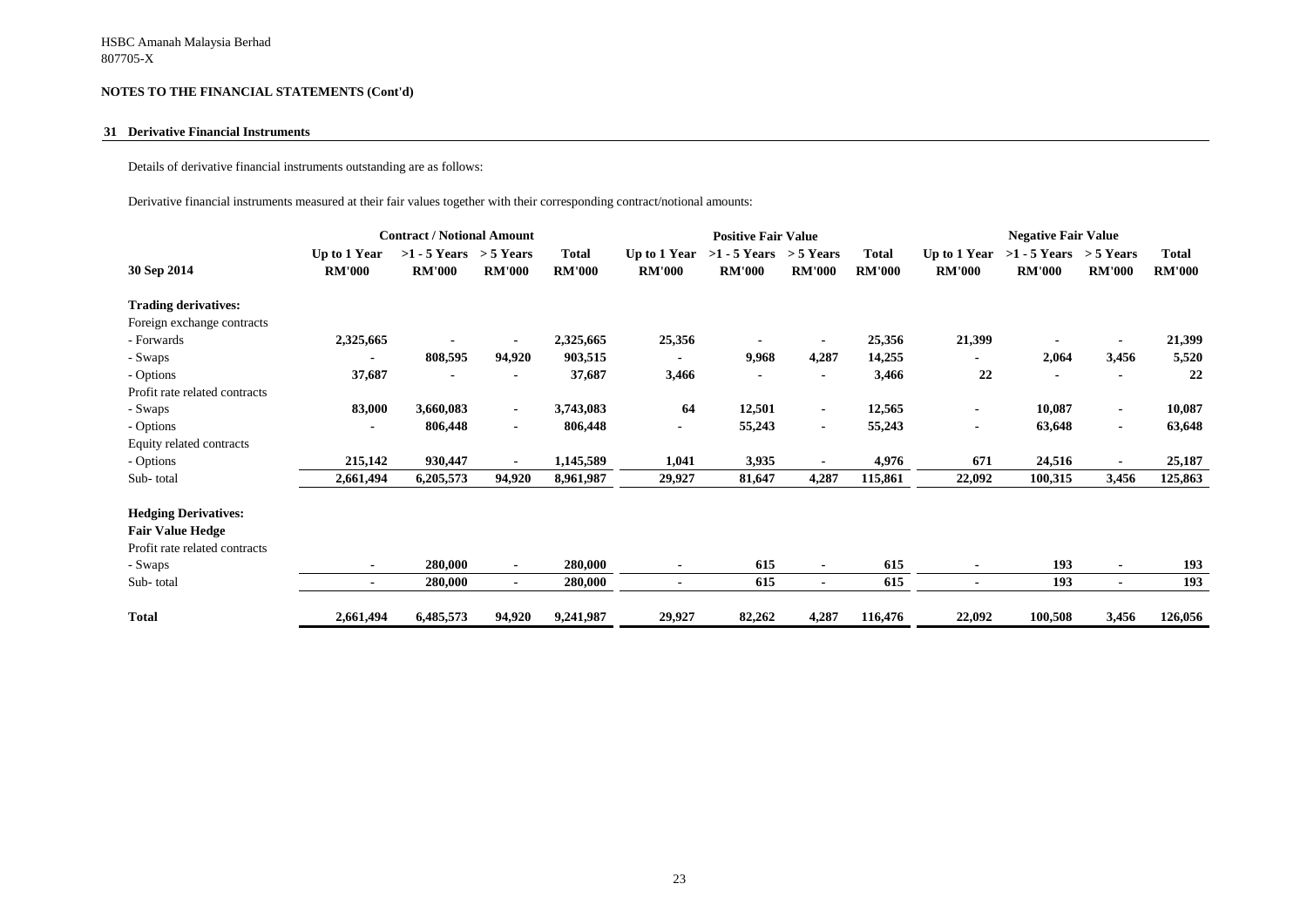#### **31 Derivative Financial Instruments (Cont'd)**

|                                                                                                                 | Contract / Notional Amount                           |                                 |                              | Positive Fair Value    |                                                      |                                 |                              | Negative Fair Value    |                               |                                 |                              |                        |
|-----------------------------------------------------------------------------------------------------------------|------------------------------------------------------|---------------------------------|------------------------------|------------------------|------------------------------------------------------|---------------------------------|------------------------------|------------------------|-------------------------------|---------------------------------|------------------------------|------------------------|
| 31 Dec 2013                                                                                                     | Up to 1 Year<br><b>RM'000</b>                        | $>1 - 5$ Years<br><b>RM'000</b> | $>$ 5 Years<br><b>RM'000</b> | Total<br><b>RM'000</b> | Up to 1 Year<br><b>RM'000</b>                        | $>1 - 5$ Years<br><b>RM'000</b> | $> 5$ Years<br><b>RM'000</b> | Total<br><b>RM'000</b> | Up to 1 Year<br><b>RM'000</b> | $>1 - 5$ Years<br><b>RM'000</b> | $>$ 5 Years<br><b>RM'000</b> | Total<br><b>RM'000</b> |
| <b>Trading derivatives:</b>                                                                                     |                                                      |                                 |                              |                        |                                                      |                                 |                              |                        |                               |                                 |                              |                        |
| Foreign exchange contracts                                                                                      |                                                      |                                 |                              |                        |                                                      |                                 |                              |                        |                               |                                 |                              |                        |
| - Forwards                                                                                                      | 2,178,902                                            |                                 |                              | 2,178,902              | 13,607                                               |                                 |                              | 13,607                 | 13,186                        |                                 |                              | 13,186                 |
| - Swaps                                                                                                         |                                                      | $\overline{\phantom{a}}$        | 94,905                       | 94,905                 | $\overline{\phantom{a}}$                             | $\overline{\phantom{a}}$        | 4,750                        | 4,750                  |                               | $\overline{\phantom{a}}$        | 3,970                        | 3,970                  |
| - Options                                                                                                       | 26,020                                               | $\overline{\phantom{a}}$        |                              | 26,020                 | $\overline{\phantom{a}}$                             | 2,707                           | $\overline{\phantom{a}}$     | 2,707                  | 23                            | $\overline{\phantom{a}}$        | $\overline{\phantom{0}}$     | 23                     |
| Profit rate related contracts                                                                                   |                                                      |                                 |                              |                        |                                                      |                                 |                              |                        |                               |                                 |                              |                        |
| - Swaps                                                                                                         | 98,500                                               | 1,802,194                       | 550,000                      | 2,450,694              | 359                                                  | 8,230                           | 3,487                        | 12,076                 | $\sim$                        | 5,674                           | 1,879                        | 7,553                  |
| - Options                                                                                                       | $\blacksquare$                                       | 668,832                         | $\overline{\phantom{a}}$     | 668,832                | $\overline{\phantom{a}}$                             | 46,720                          | $\overline{\phantom{a}}$     | 46,720                 | $\sim$                        | 58,873                          | $\sim$                       | 58,873                 |
| Equity related contracts                                                                                        |                                                      |                                 |                              |                        |                                                      |                                 |                              |                        |                               |                                 |                              |                        |
| - Options                                                                                                       | 644,322                                              | 707,865                         | $\sim$                       | 1,352,187              | 11                                                   | 5,095                           | $\sim$                       | 5,106                  | 26,100                        | 7,326                           | $\overline{\phantom{a}}$     | 33,426                 |
| Sub-total                                                                                                       | 2,947,744                                            | 3,178,891                       | 644,905                      | 6,771,540              | 13,977                                               | 62,752                          | 8,237                        | 84,966                 | 39,309                        | 71,873                          | 5,849                        | 117,031                |
| <b>Hedging Derivatives:</b><br><b>Fair Value Hedge</b><br>Profit rate related contracts<br>- Swaps<br>Sub-total | $\overline{\phantom{a}}$<br>$\overline{\phantom{a}}$ | 80,000<br>80,000                | $\sim$<br>$\sim$             | 80,000<br>80,000       | $\overline{\phantom{a}}$<br>$\overline{\phantom{a}}$ | 498<br>498                      | $\sim$<br>$\blacksquare$     | 498<br>498             |                               | $\overline{\phantom{a}}$        | $\blacksquare$               |                        |
| Total                                                                                                           | 2,947,744                                            | 3,258,891                       | 644,905                      | 6,851,540              | 13,977                                               | 63,250                          | 8,237                        | 85,464                 | 39,309                        | 71,873                          | 5,849                        | 117,031                |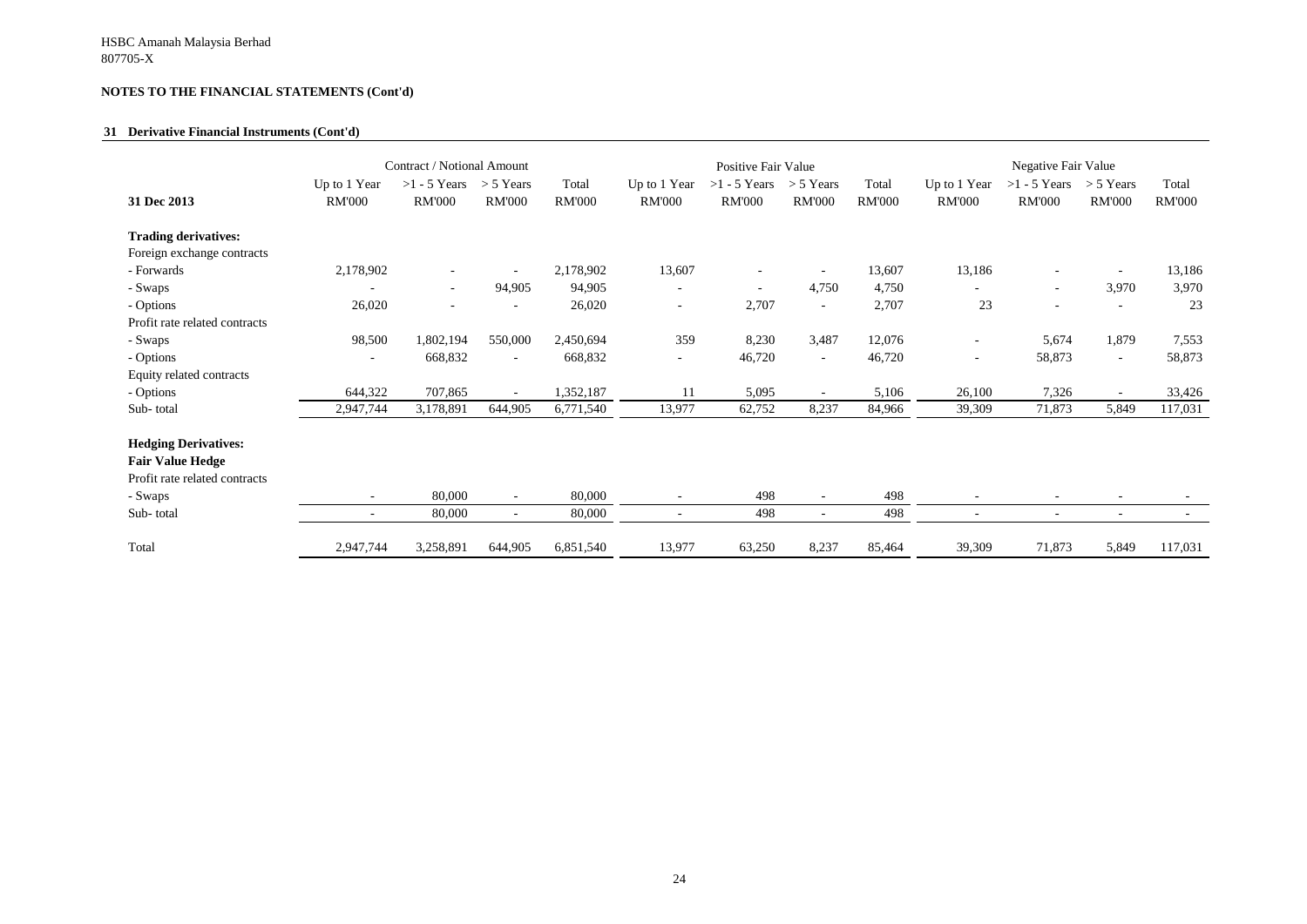#### **32 Performance Review**

The Bank achieved profit before tax of RM141.3 million, an increase of RM7.8 million, or 5.8% against history.

Total net income at RM317.4 million improved by RM25.6 million or 8.8% compared to the financial period ended 30 September 2013. Impairment losses on financing declined by RM5.1 million mainly due to lower net collective impairment provision whilst net finance income improved by RM20.7 million. Operating expenses increased by RM17.8 million arising from higher personnel expenses (up RM4.4 million), intercompany expenses (up RM7.6 million) and promotion and marketing related expenses (up RM3.3 million).

Balance sheet size grew by RM1.3 billion or 9.1% against 31 December 2013. Growth in total assets was principally due to increase in financing and advances (+RM0.9 billion) and cash and short term funds (up RM0.4 billion). The growth was mainly funded by increase in deposits and placements from banks and financial institutions (up RM0.9 billion) and subordinated liabilities (up RM0.3 billion).

#### **33 Business Prospects**

The Malaysian economy registered a strong growth of 6.4% in 2Q 2014 (2Q 2013:4.2 %), higher than the initial forecast of 4.5%-5.5% for 2014. This was driven by higher exports and continued strength in private domestic demand.

Growth in private investment has expanded by 12.1% reflecting investments in services and manufacturing sectors. Private consumption increased by 6.5%, supported by stable employment conditions and continued wage growth. In contrast, growth in public consumption has declined marginally by 1.3%, reflecting lower Government spending on emoluments, and supplies and services.

The Overnight Policy Rate (OPR) was maintained at 3.00% during the second quarter of 2014, and raised by 25 basis points to 3.25% on 10 July 2014. Notwithstanding the rise in the OPR, monetary conditions continue to remain supportive of economic activity.

The Bank's priorities in 2014 remain unchanged, to grow the business, implement the highest global standards of conduct and compliance, and streamline processes and procedures. On growing the business, the Bank continues to invest in Premier and Advance propositions especially in the offering of wealth management solutions to meet customer needs. Leveraging on HSBC Group expertise, the Bank is able to provide holistic banking services solution to our existing and new corporate customers. Further, the Bank will capitalise on the HSBC Group's international connectivity for cross border trade initiatives, and will engage with relevant Government bodies for early identification of inbound investments.

The Bank has adopted the relationship based approach (as opposed to the product push approach) for a number of years and this journey will continue.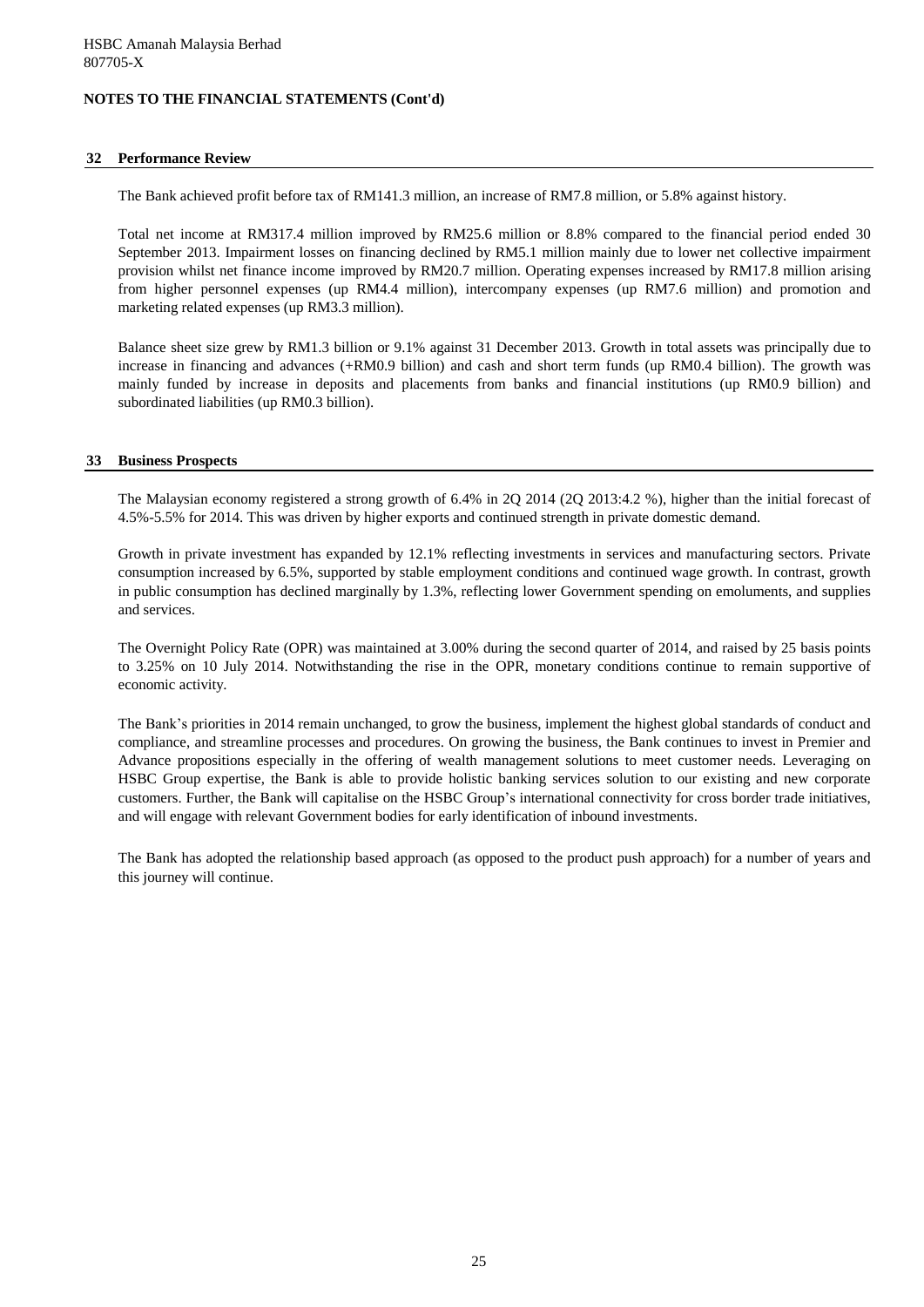## **34 Comparative Figures**

### **Restatement of Comparative Figures**

The presentation and classification of items in the current financial statements are consistent with the previous year except for

(i) Reclassification to conform to current period's presentation

Statement of financial position at 31 December 2013

|                                                                                  | <b>RM'000</b> | <b>RM'000</b> |
|----------------------------------------------------------------------------------|---------------|---------------|
|                                                                                  | As restated   | As previously |
|                                                                                  |               | stated        |
| <b>Financing and Advances</b><br>a)                                              |               |               |
| By profit rate sensitivity                                                       | 9,335,600     | 9,335,600     |
| (of which the affected components are disclosed below) :                         |               |               |
| Variable rate:                                                                   |               |               |
| House financing                                                                  |               | 3,266,668     |
| Other financing                                                                  |               | 4,000,176     |
| <b>BFR</b> plus                                                                  | 6,555,768     |               |
| Cost-plus                                                                        | 240,242       |               |
| Other variable rates                                                             | 470,834       |               |
|                                                                                  | 7,266,844     | 7,266,844     |
| b) Deposits from customers                                                       | 11,030,564    | 11,030,564    |
| (of which the affected components are disclosed below):                          |               |               |
| Others                                                                           |               |               |
| Hybrid                                                                           |               | 93,769        |
| Wakalah                                                                          |               | 60,467        |
| Murabahah                                                                        |               | 1,154,005     |
| Wakalah with Commodity Wa'ad                                                     | 1,138,431     |               |
| Wakalah with Murabahah                                                           | 169,810       |               |
| <b>Deposits and Placements from Banks and Other Financial Institutions</b><br>C) |               |               |
| Non-Mudharabah                                                                   |               |               |
| Licensed banks                                                                   | 793,520       |               |
| Bank Negara Malaysia                                                             | 26,815        |               |
| Other financial institutions                                                     | 134           |               |
| Mudharabah                                                                       |               |               |
| Licensed banks                                                                   | 760,000       | 1,553,520     |
| Bank Negara Malaysia                                                             |               | 26,815        |
| Other financial institutions                                                     |               | 134           |
|                                                                                  | 1,580,469     | 1,580,469     |